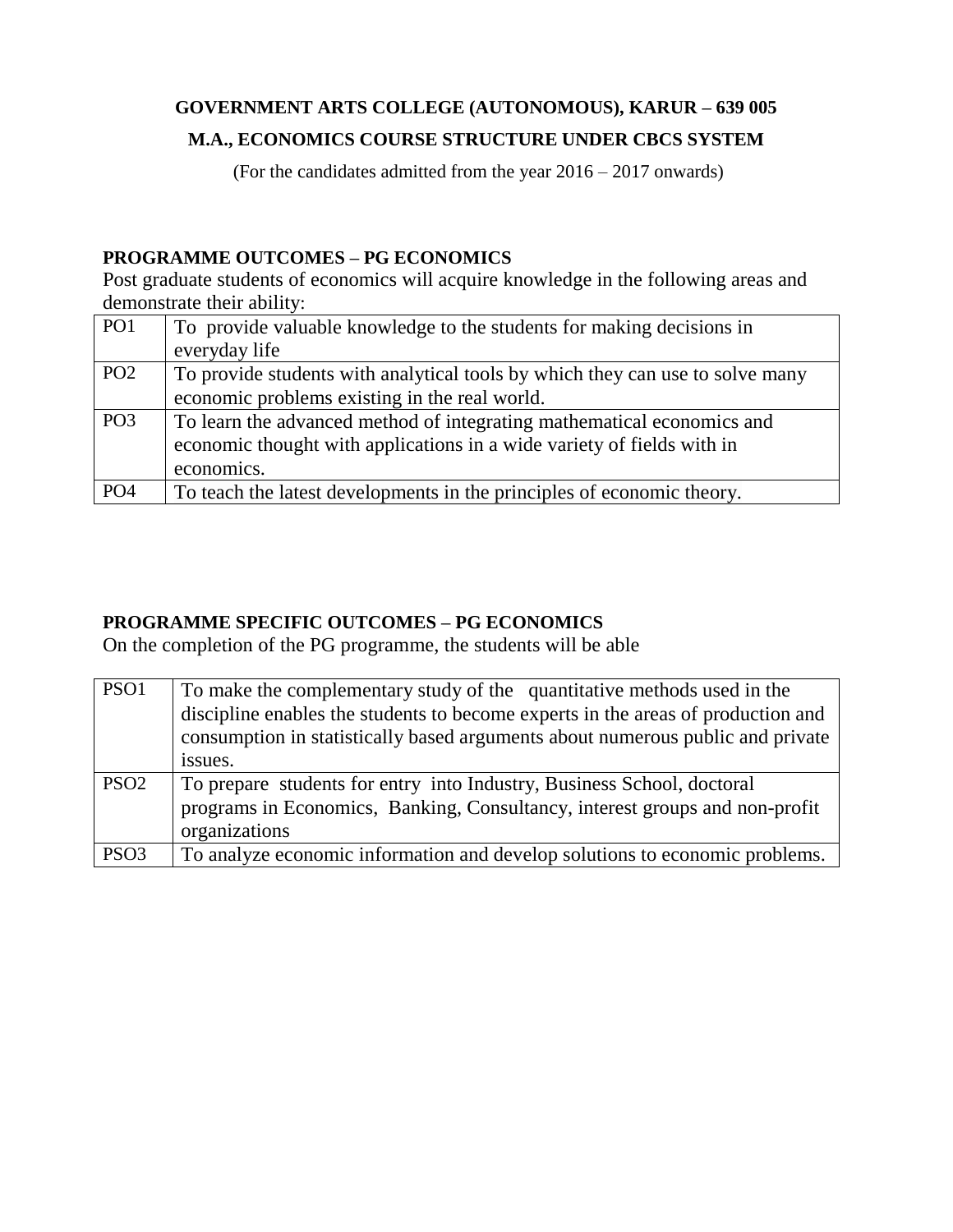| SENIESTER    | <b>COURSE</b>         | <b>SUBJECT TITLE</b>                                      | $\begin{array}{c} \text{SIBIE} \\ \text{CICO} \\ \underline{\text{DE}} \end{array}$ | INSTR.HOURSW<br>EEK | <b>CREDIT</b>            | <b>EXAMHOURS</b> | MAR<br>KS  |            | <b>TOTAL</b> |
|--------------|-----------------------|-----------------------------------------------------------|-------------------------------------------------------------------------------------|---------------------|--------------------------|------------------|------------|------------|--------------|
|              |                       |                                                           |                                                                                     |                     |                          |                  | <b>INT</b> | <b>ESE</b> |              |
|              | Core Course $-I$      | Micro Economics - I                                       | P16EC1C1                                                                            | 6                   | $\overline{4}$           | 3                | 25         | 75         | 100          |
|              | Core Course - II      | Macro Economics - I                                       | P16EC1C2                                                                            | 6                   | $\overline{4}$           | 3                | 25         | 75         | 100          |
|              | Core Course - III     | <b>Managerial Economics</b>                               | P16EC1C3                                                                            | 5                   | $\overline{4}$           | $\overline{3}$   | 25         | 75         | 100          |
| $\mathbf I$  | Core Course - IV      | Indian Economy                                            | P16EC1C4                                                                            | 5                   | $\overline{4}$           | 3                | 25         | 75         | 100          |
|              | Elective Course - I   | <b>Consumer Behavior And</b><br><b>Marketing Research</b> | P16EC1E1                                                                            | 5                   | $\overline{4}$           | 3                | 25         | 75         | 100          |
|              |                       |                                                           |                                                                                     | 27                  | 20                       |                  |            |            | 500          |
|              | Core Course - V       | Micro Economics - II                                      | P16EC2C5                                                                            | 6                   | 5                        | 3                | 25         | 75         | 100          |
|              | Core Course - VI      | Macro Economics - II                                      | P16EC2C6                                                                            | 6                   | 5                        | 3                | 25         | 75         | 100          |
|              | Core Course - VII     | <b>Agricultural Economics</b>                             | P16EC2C7                                                                            | 5                   | 5                        | 3                | 25         | 75         | 100          |
| $\mathbf{I}$ | Core Course - VIII    | Quantitative Techniques for<br>Economics                  | P16EC2C8                                                                            | 5                   | 5                        | 3                | 25         | 75         | 100          |
|              | Elective Course - II  | Computer Application in<br>Economics                      | P16EC2E2                                                                            | 5                   | $\overline{4}$           | 3                | 25         | 75         | 100          |
|              |                       |                                                           |                                                                                     | 27                  | 24                       |                  |            |            | 500          |
|              | Core Course - IX      | <b>Public Finance</b>                                     | P16EC3C9                                                                            | 6                   | 5                        | 3                | 25         | 75         | 100          |
|              | Core Course $-X$      | <b>International Economics-I</b>                          | P16EC3C10                                                                           | 6                   | 5                        | $\overline{3}$   | 25         | 75         | 100          |
|              | Core Course - XI      | <b>Research Methodology</b>                               | P16EC3C11                                                                           | 6                   | 5                        | 3                | 25         | 75         | 100          |
| III          | Core Course - XII     | <b>Monetary Economics</b>                                 | P16EC3C12                                                                           | 5                   | 5                        | 3                | 25         | 75         | 100          |
|              | Elective Course - III | <b>Industrial Economics</b>                               | P16EC3E3                                                                            | $\overline{4}$      | $\overline{4}$           | 3                | 25         | 75         | 100          |
|              |                       |                                                           |                                                                                     | 27                  | 24                       |                  |            |            | 500          |
|              | Core Course - XIII    | <b>International Economics-II</b>                         | P16EC4C13                                                                           | $\mathfrak{S}$      | 5                        | 3                | 25         | 75         | 100          |
|              | Core Course - XIV     | <b>Developmental Economics</b>                            | P16EC4C14                                                                           | 5                   | 5                        | 3                | 25         | 75         | 100          |
|              | Elective Course - IV  | Human Resource                                            | P16EC4E4                                                                            | $\overline{5}$      | $\overline{4}$           | 3                | 25         | 75         | 100          |
| IV           |                       | Management                                                |                                                                                     |                     |                          |                  |            |            |              |
|              | Elective Course - V   | <b>Environmental Economics</b>                            | P16EC4E5                                                                            | 5                   | $\overline{4}$           | $\mathfrak{Z}$   | 25         | 75         | 100          |
|              | Project Work          | Project Work                                              | P16EC4PW                                                                            | 10                  | $\overline{\mathcal{L}}$ | 3                | $**$       | $**$       | 100          |
|              |                       |                                                           |                                                                                     | 30                  | 22                       |                  |            |            | 500          |
|              | <b>TOTAL</b>          |                                                           |                                                                                     | 120                 | 90                       |                  |            |            | 2000         |

\*\* Dissertation – 80 Marks and Viva Voce Examinations – 20 Marks

#### **CHAIRMAN BOARD OF STUDIES IN ECONOMICS CONTROLLER OF EXAMINATIONS**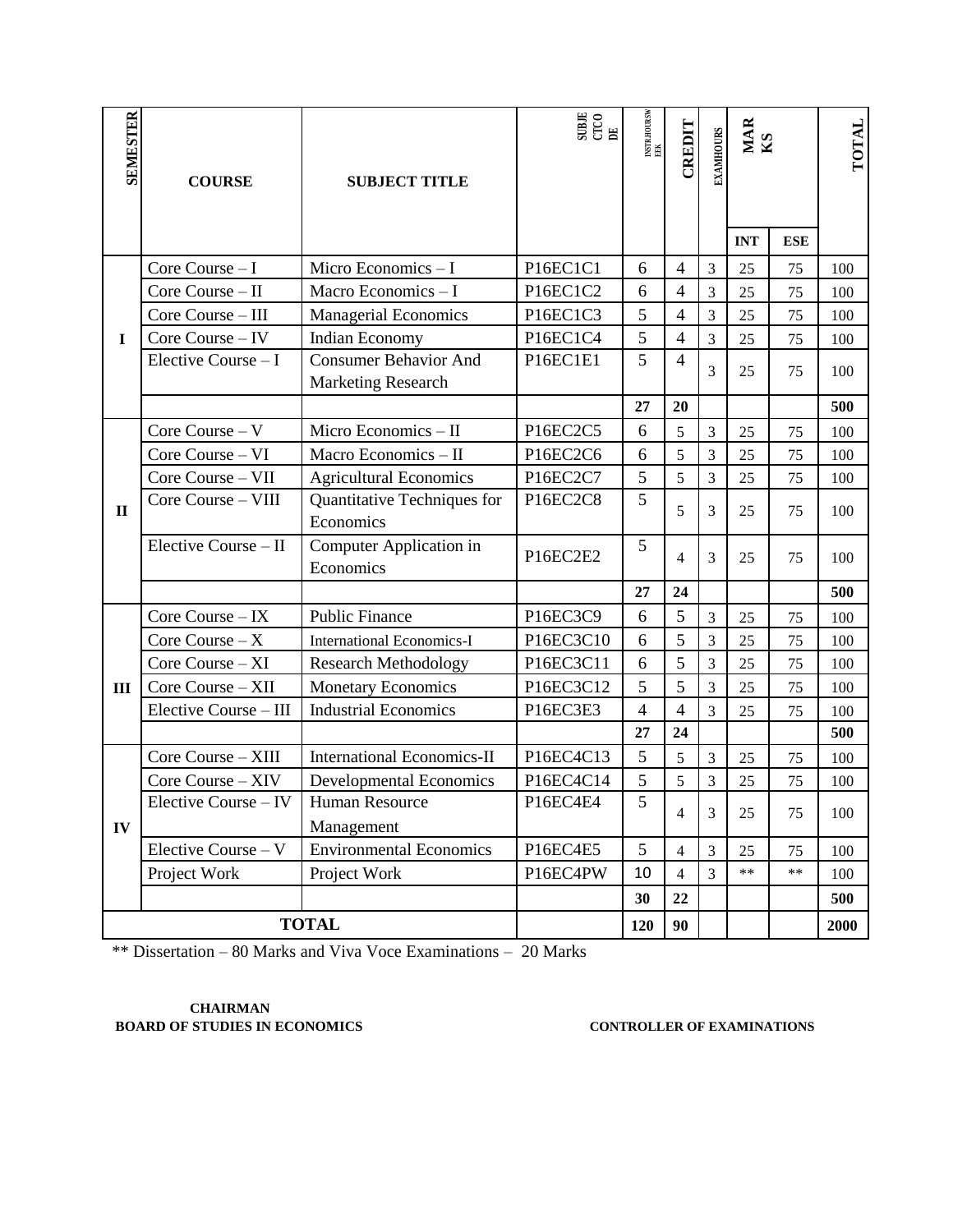# **GOVERNMENT ARTS COLLEGE (AUTONOMOUS) KARUR-5**

**M.A., ECONOMICS – I SEMESTER – CORE COURSE – I**

(For the Candidates admitted from the year 2016-17 onwards) **MICRO ECONOMICS – I**

#### **Course Outcomes:**

| CO <sub>1</sub> | Analyzing capacity of the basic concepts and tools of Economics                       |
|-----------------|---------------------------------------------------------------------------------------|
| CO <sub>2</sub> | Basic understanding of the principles of microeconomics as they relate to production, |
|                 | consumption and markets                                                               |

#### **Module – I: Overview of Demand Theory**

Utility Analysis of demand – Indifference curve analysis- Price effect, Income Effect and Substitution effect- Revealed preference theory; Application of Indifference curve- Elasticity of Demand: measurements and applications- recent developments in demand; Neumann Morgenstern hypothesis – Cob-web theorem.

#### **Module – II: Theory of Production**

Production function – Short period and long period; Iso quants- Law of Variable proportions and return to scale; Elasticity of substitution - optimum factor combination and production mix: least cost combinationexpansion path- Cobb-Douglas production functions and their properties.

#### **Module – III: Theory of Costs and Pricing**

Traditional and modern theories of costs: short-run and long run cost output relationship- optimum size of the firm-Saucer shaped short run cost-The learning Curve

#### **Module – IV: Price and Output Determination -I**

Marginal analysis as an approach to price and output determination; Perfect competition – Short run and long run equilibrium of the firm and industry – Price and output determination ; Monopoly – Short run and long run equilibrium, price discrimination.

#### **Module – V: Price and Output Determination -II**

Monopolistic competition – Price and output determination – Chamberlin and Cournot model of duopolyselling costs- excess capacity under monopolistic and imperfect competition, Oligopoly – Collusive and Non-collusive oligopoly;

#### **References:**

- Koutsoyiannis, A. (2000), Modern Microeconomics, (2<sup>nd</sup> Edition), Macmillan Press, London.
- Layard, P.R.G. and Walters, A.W. (1978), Microeconomics Theory, McGrawHill, London.
- Sen, A. (1999), Microeconomics: Theory and Application, Oxford University Press, New Delhi.
- Ahuja H.L (2006) Advanced Economic Theory, S.Chand , New Delhi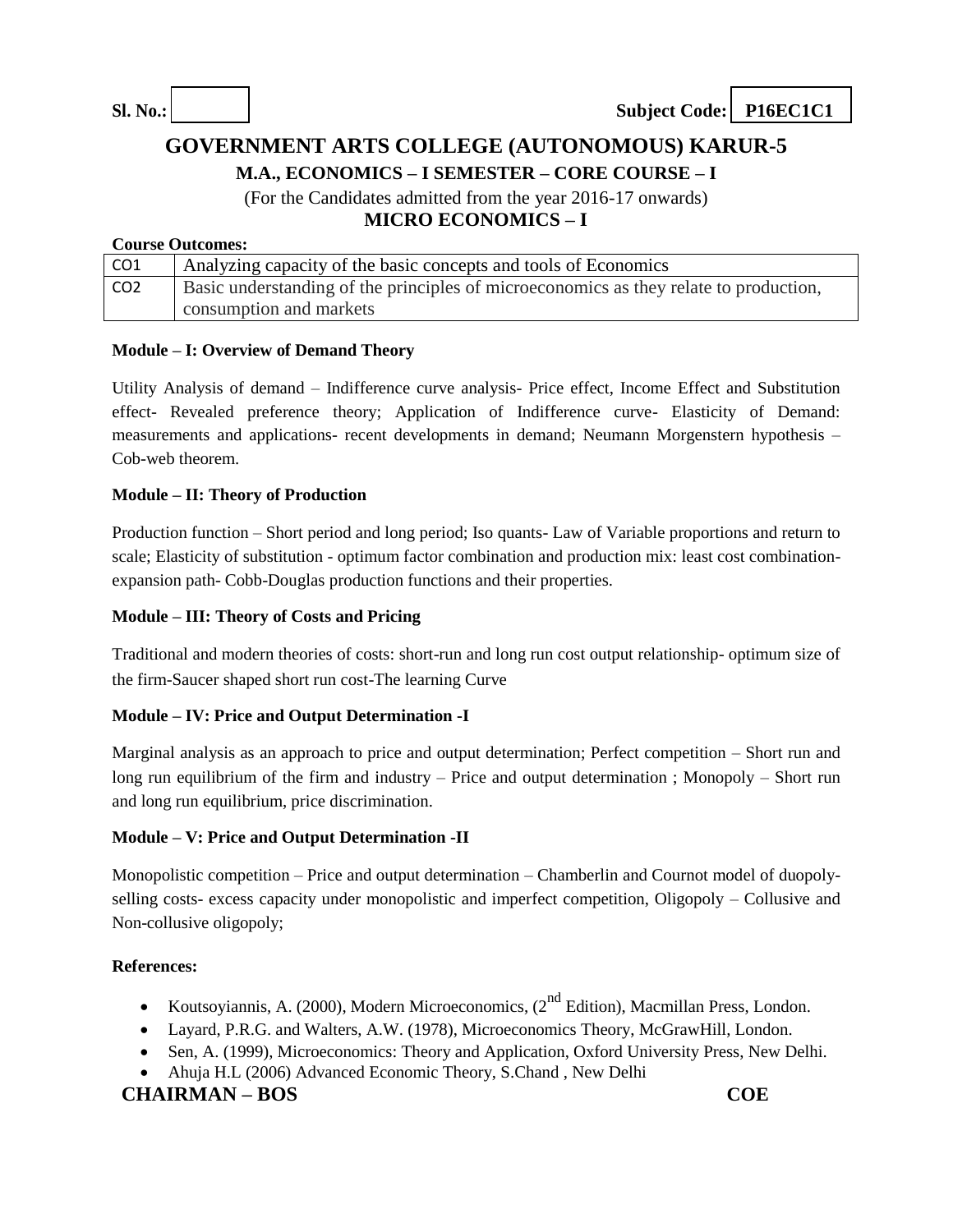# **GOVERNMENT ARTS COLLEGE (AUTONOMOUS) KARUR-5**

**M.A., ECONOMICS – I SEMESTER – CORE COURSE – II**

(For the Candidates admitted from the year 2016-17 onwards)

# **MACRO ECONOMICS – I**

#### **Course Outcomes:**

| CO1             | Capacity to deal with the different aspects of Macro Economic Concepts. |
|-----------------|-------------------------------------------------------------------------|
| CO <sub>2</sub> | Ability to apply the measures to correct Economic Crisis through        |
|                 | Monetary and Fiscal Policy.                                             |

### **UNIT I: INTRODUCTION**

Macro Economics **–** Meaning – Definition – Scope of Macro Economics – types of Macro Economics – Limitations of Macro Economics – Importance of Macro Economics.

## **UNIT II: NATIONAL INCOME ACCOUNTING**

National Income Meaning – definition – circular Flow of national Income; Two sectors, Three Sector and Four sector economy – Estimation of National Income – Problems of National Income – Significance of National Income. - Social Accounting – Presentation of Social Accounts - Importance of Social Accounting – Difficulties in Social Accounting.

#### **UNIT III: CLSSICAL AND KEYNESIAN ECONOMICS**

Classical theory of Income – Output and employment – Say's Law of Market – Keynesian theory of Income – Output and employment – Concept of Effective Demand and its Determinationimportance of Effective Demand – Aggregate Demand and Aggregate Supply.

### **UNIT IV: CONSUMPTION FUNCTION**

Consumption Function – Meaning – Keynes Psychological law of consumption-Factors affecting consumption function; subjective factors and objective factors – importance – Absolute income, Relative income – Life cycle and Permanent income Hypotheses.

### **UNIT V: MULTIPLIER AND ACCELERATOR**

Multiplier – Assumption – Leakages – Importance of Multiplier –- Super Multiplier - Use of Super Multiplier - Accelerator – importance-Limitations New Theories of Investment: Duesenberry – Jorgenson's Neoclassical Theory – Tobin's.– Marginal Efficiency of capital – meaning – factors are influencing the Marginal Efficiency of Capital-

### **References:**

- 1. M.L. Jhingan "Macro Economic Theory," Vrinda Publications (P) Ltd.
- 2. M.L. Jhingan "Advanced Economic Theory," Vrinda Publications (P) Ltd.
- 3. M.C. Vaish "Macro Economic Theory," Vikas Publishing House (P) Ltd.
- 4. R. D. Gupta and A.S. Rana "Keynes and Post Keynesian Economics," Kalyani Publishers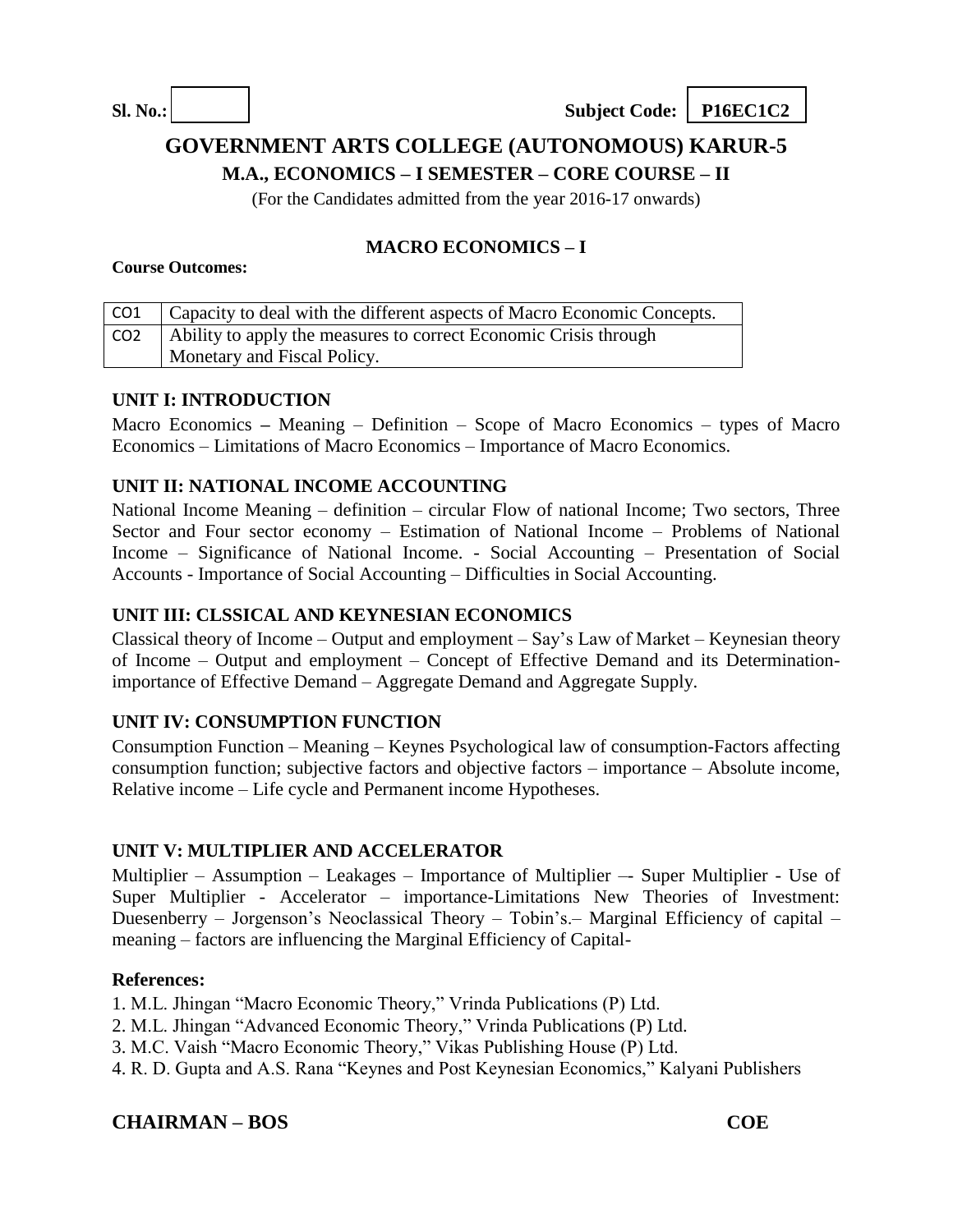# **GOVERNMENT ARTS COLLEGE (AUTONOMOUS) KARUR-5**

**M.A., ECONOMICS – I SEMESTER – CORE COURSE – III**

(For the Candidates admitted from the year 2016-17onwards)

## **MANAGERIAL ECONOMICS**

#### **Course Outcomes:**

| CO1             | Ability to understand and analyze the Economic Concepts, Laws and Policies in |
|-----------------|-------------------------------------------------------------------------------|
|                 | <b>Managerial Economics.</b>                                                  |
| CO <sub>2</sub> | Ability to acquire the skills of managing a company                           |

#### **UNIT I: INTRODUCTION**

Meaning – Nature and Scope of Managerial Economics – Managerial Economics and Other subjects – Uses of Managerial Economics – Role and responsibilities of Managerial Economist.

#### **UNIT II: DEMAND FORECASTING**

Meaning – Demand Determinants – Demand Forecasting; Factors involved in demand forecasting – purpose of forecasting – criteria of a Good forecasting method – Presentation of a Forecast to the Management – Methods of demand forecasting.

#### **UNIT III: COST ANALYSIS**

Cost concepts – Cost determinants – Cost control – meaning – Tools of Cost Control – Areas of Cost Control – Cost reduction.

#### **UNIT IV: PRICING POLICY**

Pricing Methods; Cost–plus or full cost pricing, Marginal cost pricing, Going Rate Pricing, Customary Prices and Sealed Bid Pricing – Price Discounts and Differentials – Price forecasting.

#### **UNIT V: PROFIT MANAGEMENT**

Profit – meaning – Profit policies – Break-even analysis – Profit Forecasting- capital budgeting

#### **Books for Study**

- 1. Varshney. R.L., Maheswari. K.L., Managerial Economics
- 2. Mehta.P.L, Managerial Economics.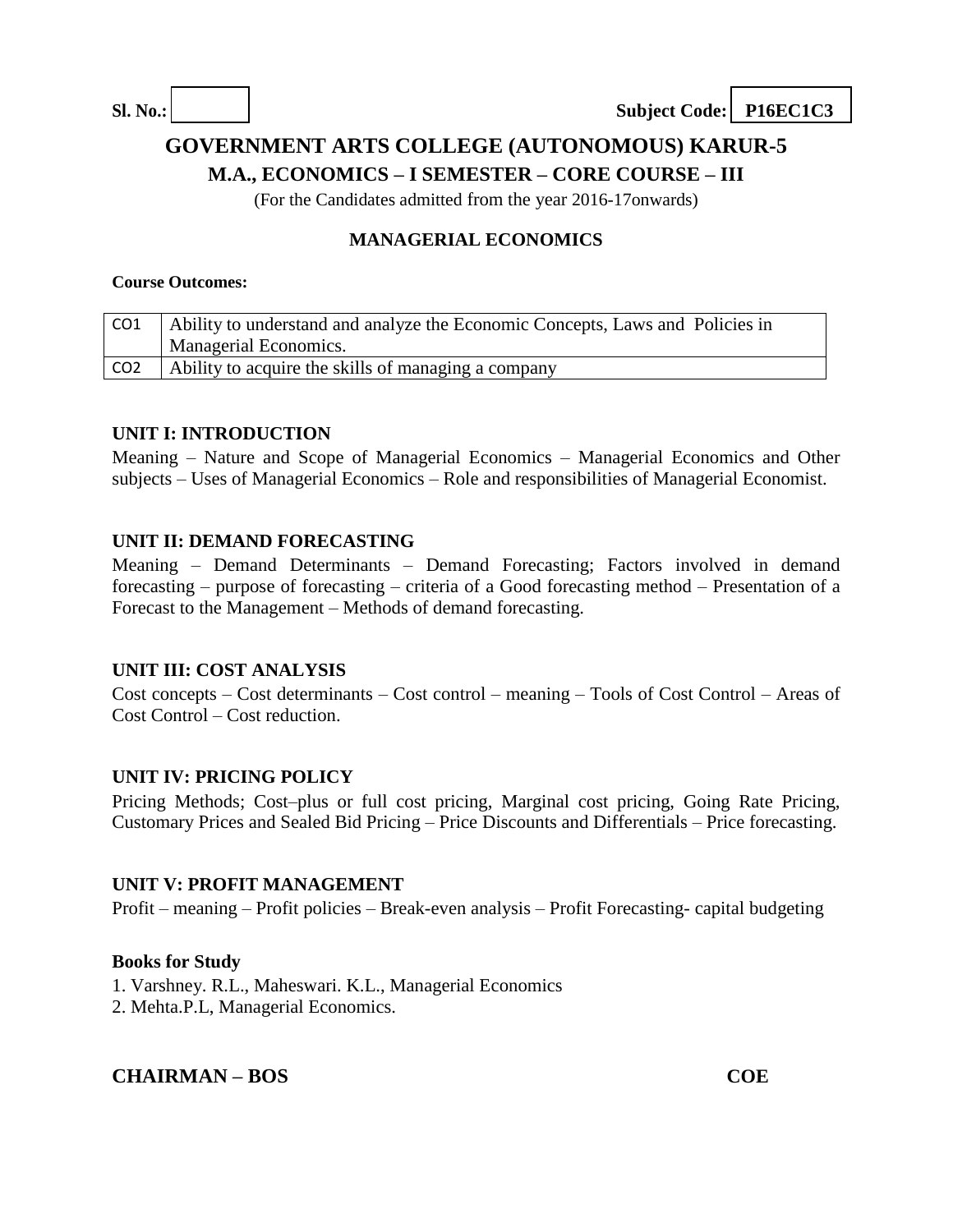# **GOVERNMENT ARTS COLLEGE (AUTONOMOUS) KARUR-5**

**M.A., ECONOMICS – I SEMESTER – CORE COURSE – IV**

(For the Candidates admitted from the year 2016-17 onwards)

# **INDIAN ECONOMY**

#### **Course Outcomes:**

| CO1   Ability to understand the leading issues of sectors of Indian Economy.            |
|-----------------------------------------------------------------------------------------|
| CO2   Capacity to analyze the Current Policy prescriptions to solve the Indian Economy. |

#### **UNIT I: Introduction**

Indian Economy since Independence – Frame work of the Indian Economy – Features of Indian Economy.

#### **UNIT II: Poverty**

Magnitude of Poverty in India – Nature and causes – Measures to reduce the Poverty – Poverty alleviation Programs; EAS, PMRY, SGSY and Mahatma Gandhi National Rural Employment Guarantee Scheme.

#### **UNIT III: Unemployment**

Nature and magnitude of Unemployment in India – Causes of Unemployment – Elements of suggested strategy.

#### **UNIT IV: Economic Planning in India**

Meaning – significance – objectives – shortcomings – pattern of resource allocation – New Economic Policy and Planning in India.

#### **UNIT V: Issues of Current Interest**

Globalization – meaning – Factors leading to Globalization – advantages – disadvantages – Environment and Economic development in India – Issues of Dumping; meaning, types – effects and Government policy.

#### **Books for Study**

- 1. Dhingra, Ishwar. C., Indian Economy
- 2. Ruddar Datt., Sundharam.K.P.M., Indian Economy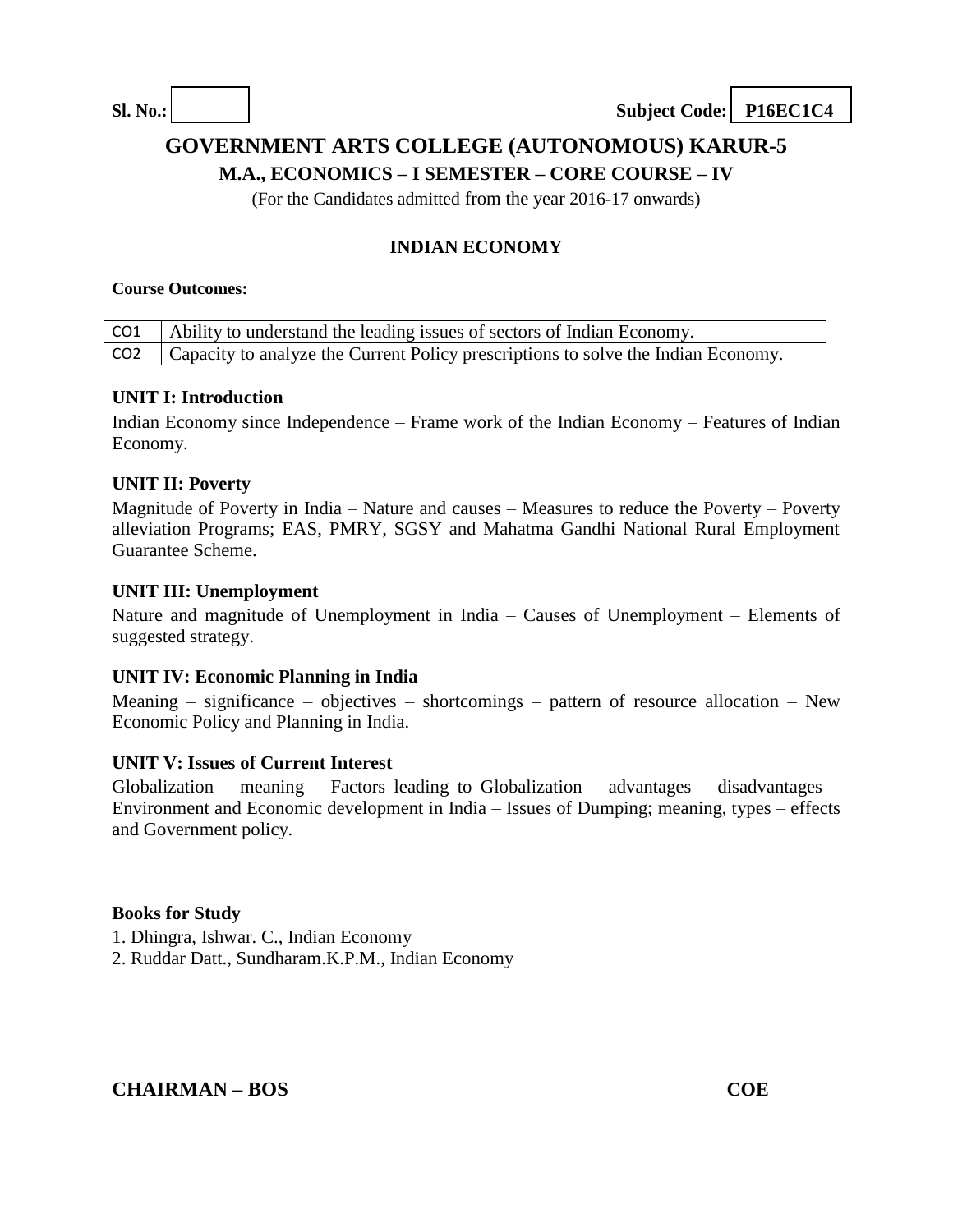# **GOVERNMENT ARTS COLLEGE (AUTONOMOUS) KARUR-5 M.A., ECONOMICS – I SEMESTER – ELECTIVE CORSE – I** (For the Candidates admitted from 2016-17 onwards) **CONSUMER BEHAVIOUR AND MARKETING RESEARCH**

#### **Course Outcomes:**

| CO1             | Ability to acquire the basic concepts of Marketing.                              |
|-----------------|----------------------------------------------------------------------------------|
| CO <sub>2</sub> | To get acquainted with the tools of Management for applied in Consumer Research. |

#### **UNIT I: Consumer Behaviour**

**Consumer Behaviour:** Meaning, Scope of Consumer Behaviour. **Perception:** Meaning, Dynamics of perception. **Attitudes:** Meaning, Attitude formation – Sources of Influence on Attitude formation, Personality factors.

#### **UNIT II: Consumer Learning**

The Elements of consumer learning – Motivation, Cues, Response, Reinforcement. **Personality:** Nature of personality – The Theories of personality – Freudian theory, neo-Freudian theory and Trait theory. **Motivation:** Meaning – Hierarchy of Needs (Maslow's Hierarchy of needs).

#### **UNIT III: Marketing Research**

Marketing research process – **Product research** – New product research – Steps in New product Development – Generating ideas, Idea screening, Concept development and testing, Business analysis, Product development, Test marketing, Commercialization.

#### **UNIT IV: Advertising Research**

Defining Advertising research – Product appeal research, Copy testing – Pretesting – Consumer jury tests, Laboratory tests, Inquiries, Simulated sales test and portfolio method – Post – testing – Penetration tests, Progress tests. – Media selection research – Print Media, Broadcast media – Four basis methods for measuring radio and TV audience size and characteristics.

#### **UNIT V: Motivation of Research**

Meaning – Nature of Motivation research – Kinds of Information sought in motivation research – Motivation research techniques – Non-disguised – Structured techniques, Non-disguised – Non-Structured techniques, Disguised – Non-Structured techniques – The Rosenweig picture frustration test, Thematic apperception test (TAT), Miscellaneous techniques Disguised – Structured techniques – Limitations of motivation research.

#### **Books for Study:**

- 1. Consumer Behaviour Leon G.Schiffman, Leslie Lazar Kanuk, Prentice Hall of India Private Limited. (Eighth Edition)
- 2. Marketing Research Principles, Applications & causes Dr. D.D.Sharma Sultan Chand & Sons.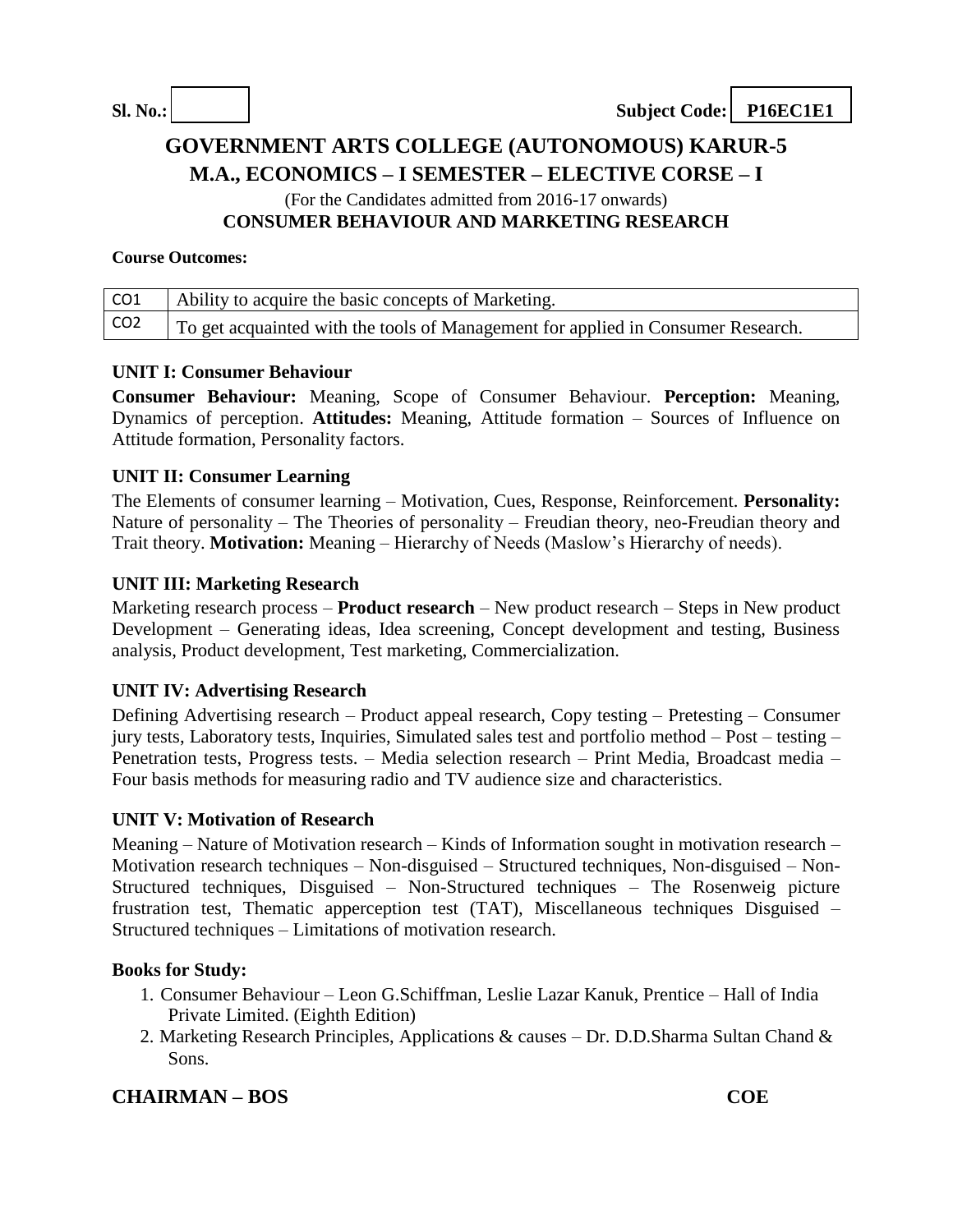# **GOVERNMENT ARTS COLLEGE (AUTONOMOUS) KARUR-5**

**M.A., ECONOMICS – II SEMESTER – CORE COURSE – V**

(For the Candidates admitted from the year 2016-17 onwards)

**MICRO ECONOMICS – II**

#### **Course Outcomes:**

| CO1             | To familiarize with the basic concepts and tools of Economics                         |
|-----------------|---------------------------------------------------------------------------------------|
| CO <sub>2</sub> | Basic understanding of the principles of microeconomics as they relate to production, |
|                 | consumption and markets                                                               |

#### **Unit – I: Alternative Theories of the Firm**

Critical evaluation of marginal analysis; Baumol's sales revenue maximization model; Williamson's model of managerial discretion; Marris model of managerial enterprise; Behavioral model of Cyrt and March

#### **Unit –II – Theory of Games and strategic Behaviour**

Cooperative and non- cooperative games, Dominant strategy- Neumann –Morgenstran game theory - maximum and minimum strategies- saddle point- Theory of limit pricing: Basics of the theory- Bains and Modigiliani Model of limit pricing.

#### **Unit – III: Factor Pricing**

Theory of Marginal Productivity - Theory of distribution in imperfect product and factor markets; Factor employment Equilibrium – factor pricing in imperfect market- Kaldor and Kalecki theory of distribution

#### **Unit – IV: General Equilibrium**

Partial and general equilibrium: General equilibrium of exchange – Production without consumption – equilibrium in production and exchange- Walrasian model of general equilibrium – existence, stability and uniqueness of equilibrium.

#### **Unit – V: Welfare Economics**

Welfare economics; Pareto optimal conditions; Value judgment; Social welfare function; Compensation principle; Inability to obtain optimum welfare – Imperfections, Market failure, decreasing costs, externalities – New welfare economics: Kaldor Hicks criterian- compensation principle.

#### **Reference:**

- Koutsoyiannis, A. (2000), Modern Microeconomics,  $(2^{nd}$  Edition), Macmillan Press, London.
- Layard, P.R.G. and Walters, A.W. (1978), Microeconomics Theory, McGrawHill, London.
- Sen, A. (1999), Microeconomics: Theory and Application, Oxford University Press, New Delhi.
- Ahuja H.L (2006) Advanced Economic Theory, S.Chand, New Delhi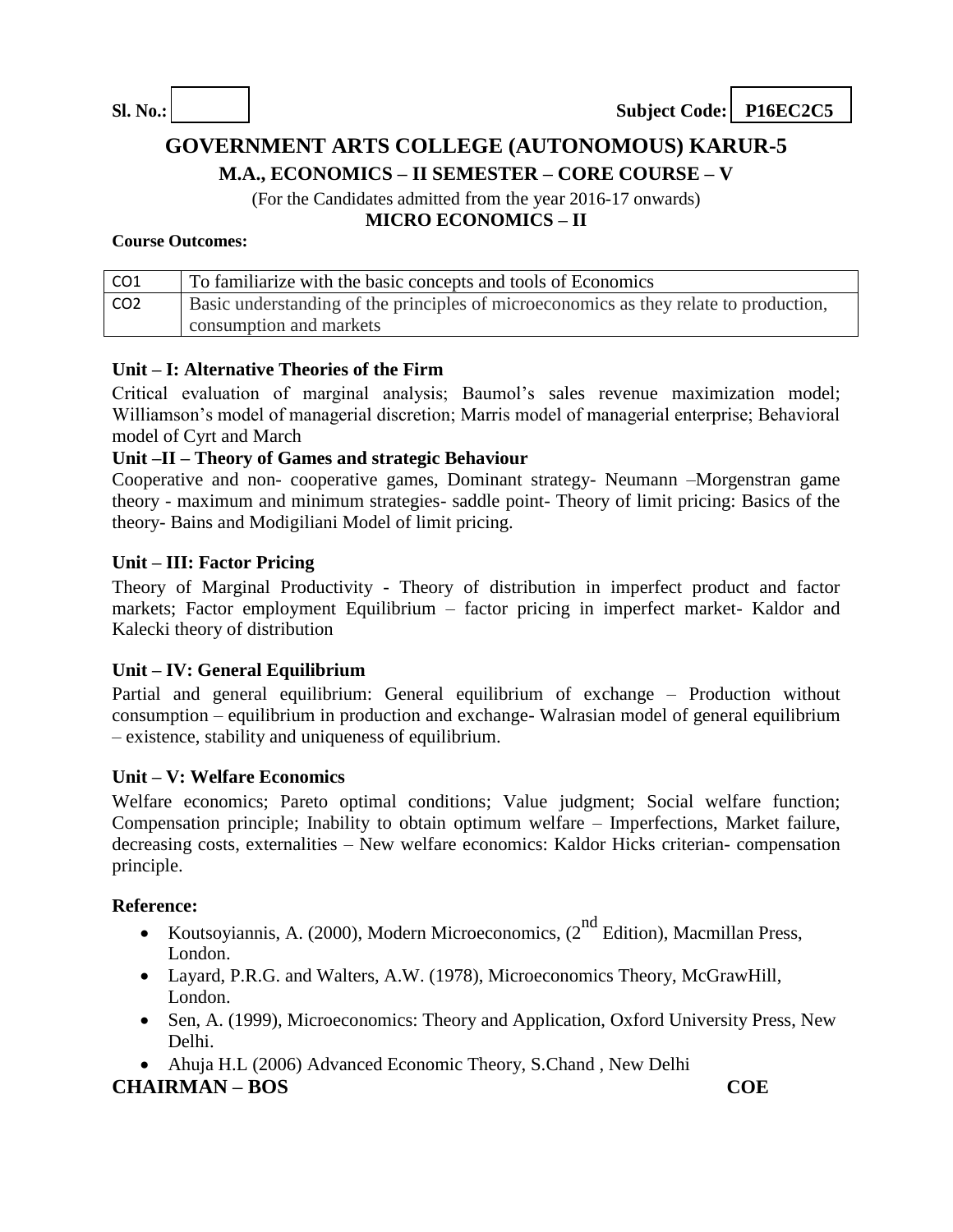# **GOVERNMENT ARTS COLLEGE (AUTONOMOUS) KARUR-5**

**M.A., ECONOMICS – II SEMESTER – CORE COURSE – VI**

(For the Candidates admitted from the year 2016-17 onwards)

# **MACRO ECONOMICS – II**

#### **Course Outcomes:**

| CO <sub>1</sub> | Ability to deal with the Advanced Macro Economic theories           |
|-----------------|---------------------------------------------------------------------|
| CO <sub>2</sub> | Ability to follow the policies and models to stabilize the economy. |

### **UNIT I: TRADE CYCLE**

Introduction – Meaning – Phases of trade cycle – Features – Theories of Trade cycle: Sun-spot, Hawtrey, Karl Marx, Hayek's version, Keynes, Samuelson, Hicks, Control of Trade cycle.

#### **UNIT II: Problem of Stabilization Policy**

Philip's curve and the Aggregate Supply curve – Philip's curve – Trade of between inflation and employment – Natural rate of unemployment – Rational expectations.

### **UNIT III: Equilibrium of the Real and Monetary Sector**

Goods market (real sector) and money market (monetary sector) – Monetary sector (money market) equilibrium – General equilibrium – Integration of real and monetary sector – Change in general equilibrium – Classical, Keynesian and Intermediate ranges.

### **UNIT IV: Keynesianism versus Monetarism**

Keynesian position – Monetarist position – Origin and contents of monetarism, Milton Friedman and monetarism – Demand function for money – Stability of velocity of money –Monetary-Fiscal Mix-Mundell-Fleming Model- Swan Model.

#### **UNIT V: Modern Macro Economics**

Features of Supply-side Economics- Policy Prescriptions of Supply –side Economics Difference between New Classical and New Keynesian Macroeconomics –Real Business Cycle Theory – criticisms of the Real Business Cycle Theory.

### **Books for Study:**

1. M C Vaish – Macro Economic Policy

#### **References:**

1. M.L. Jhingan "Advanced Economic Theory," Vrinda Publications (P) Ltd.

- 2. M.C. Vaish "Macro Economic Theory," Vikas Publishing House (P) Ltd.
- 3. R. D. Gupta and A.S. Rana "Keynes and Post Keynesian Economics," Kalyani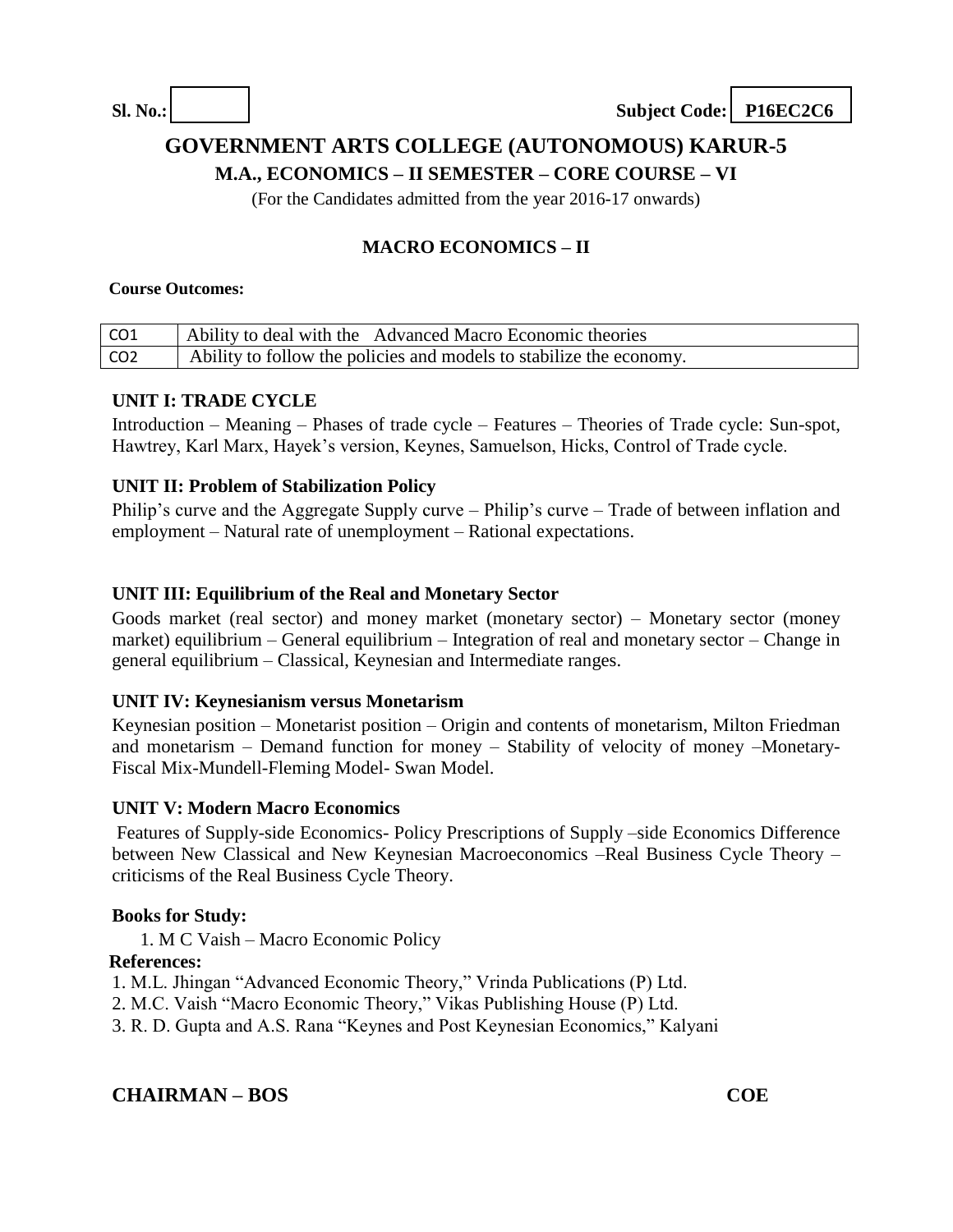# **GOVERNMENT ARTS COLLEGE (AUTONOMOUS) KARUR-5**

**M.A., ECONOMICS – II SEMESTER – CORE COURSE – VII**

(For the Candidates admitted from the year 2016-17 onwards)

## **AGRICULTURAL ECONOMICS**

#### **Course Outcomes:**

| CO1             | Ability to acquire the Nature and Scope of Agricultural Economics.                  |
|-----------------|-------------------------------------------------------------------------------------|
| CO <sub>2</sub> | Ability to understand the Agricultural Holding and Agricultural Marketing in India. |

#### **UNIT I: Agriculture and Economic Development**

Agricultural Development – Role of Agriculture in the Indian Economy – Agricultural Development in India – Factors in Agricultural Growth – Assessment of Agricultural Development – Long-term Problems of Agricultural Development – Productivity in Indian Agriculture – New Agricultural Strategy and Green revolution

#### **UNIT II: Food Security in India**

Concept of Food Security – Food self-sufficiency and food security – Public Distribution System and its Impact on Poverty – Lessons from International Experience – Policy Options for Reforms of PDS

#### **UNIT III: Land Reforms**

The Need and Scope for Lane reforms in a developing Economy – The Abolition of Intermediaries – Tenancy Reforms – Ceiling in Land Holding – An appraisal of Land Reforms

#### **UNIT IV: Size of Farms and Productive Efficiency**

The Meaning of Economic Holding – Size Pattern of Operational Holding in India – Farms Size, Productivity / Profitability and Farm Efficiency – The Problems of Sub-division and Fragmentation of Holding – Co-operative Farming

#### **UNIT V: Agricultural Marketing and Warehousing**

The Present State of Agricultural Marketing in India – Regulated Markets – Co-operative Marketing – Government and Agricultural Marketing – Warehousing in India

#### **References:**

- 1. Bishop & Toussanit Introduction to Agent Eco Analysis Toppam Company Ltd.,
- 2. Dhingra I.G. Indian Economy S.Chand & Com
- 3. Ruddar Datt & K.P.M. Sundharam Indian Economy
- 4. Mellor J.W. The Eco Agricultural Eco Analysis Toppan Co.Ltd.,
- 5. Memoria Agricultural Problem of India Kitab Mabul
- 6. Sadhu & Singh Fundamentals in Agriculture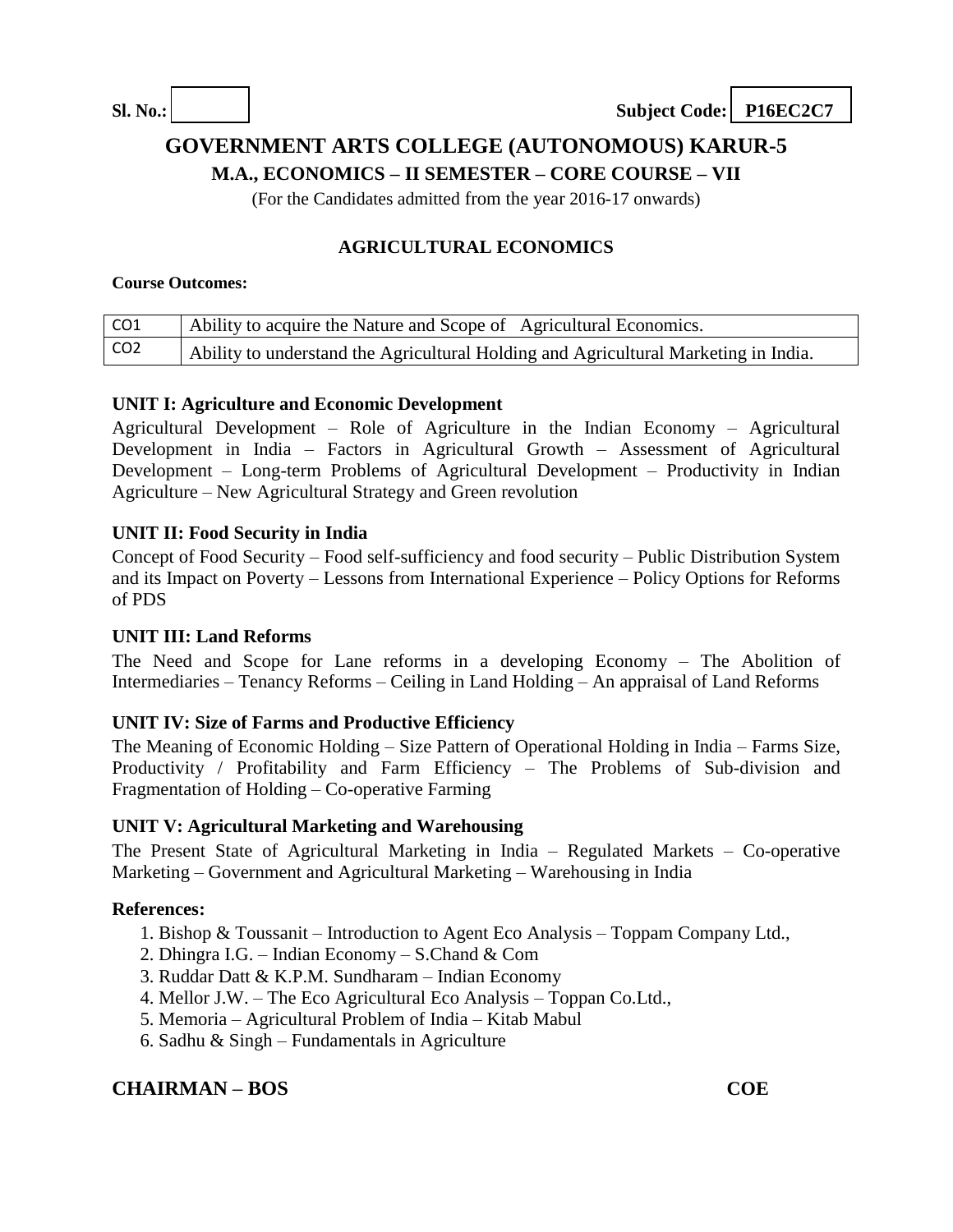# **GOVERNMENT ARTS COLLEGE (AUTONOMOUS) KARUR-5**

**M.A., ECONOMICS – II SEMESTER – CORE COURSE – VIII**

(For the Candidates admitted from the year 2016-17onwards)

## **QUANTITATIVE TECHNIQUES FOR ECONOMICS**

| <b>Course Outcomes:</b> |                                                                               |  |  |
|-------------------------|-------------------------------------------------------------------------------|--|--|
| CO1                     | To familiarize with the basic concepts and tools in Economics.                |  |  |
| CO <sub>2</sub>         | Knowledge of mathematical technique for better understanding of the Models in |  |  |
|                         | Economics                                                                     |  |  |

### **UNIT – I: Set Theory**

Meaning, Definition and Notation – Representation of a Set – Forms of Sets – Set Operations – Venn Diagrams – Ordered Pairs – Cartesian product.

### **UNIT – II: Matrics**

Meaning and Notations – Basic Concepts – Types of Matrices – Algebra of Matrices – Transpose of a Matrix – Determinants – Rank of a Matrix – Minor – Cofactor – Adjoint – Inverse.

#### **UNIT –III Correlation Analysis**

Meaning – Definition – Types: Positive and Negative, Simple and Multiple, Partial and Total, Linear and Non linear – Degree of Correlation: Perfect correlation – Absence of Correlation – Limited Degree of Correlation Significance of Correlation study – Methods of correlation: Karl pearson's co-efficient of correlation – Spearman's rank Co-efficient of Correlation.

#### **UNIT IV - Regression Analysis**

Meaning– Definition – Application of Regression Analysis – Types of Regression Analysis: Simple and Multiple regression Analysis, Total and Partial regression, Linear and Non – linear regression method of regression analysis: Regression of Y on X and X on Y– Difference between Correlation and Regression.

#### **UNIT V - Analysis of Variance**

Analysis of Variance(ANOVA) Meaning – Method of Analysis of Variance ;one way classification-Two way classification- Comparison between Regression.

#### **Text Book:**

- Business Mathematics and Statistics PA. Navnitham Jai Publishers, Trichhy
- Mathematics for Business & Economics JD. Gupta, P.K. Gupta, Manmohan(TMH)
- Statistical Methods S.P. Gupta Sultan Chand and Sons

### **References:**

- UK. Srivansava, G.V. Shenoy: Quantitative techniques for Managerial decisions
- Practical statistics: R.S.N. Pillai & Bhagavathi (Sultan Chand and Sons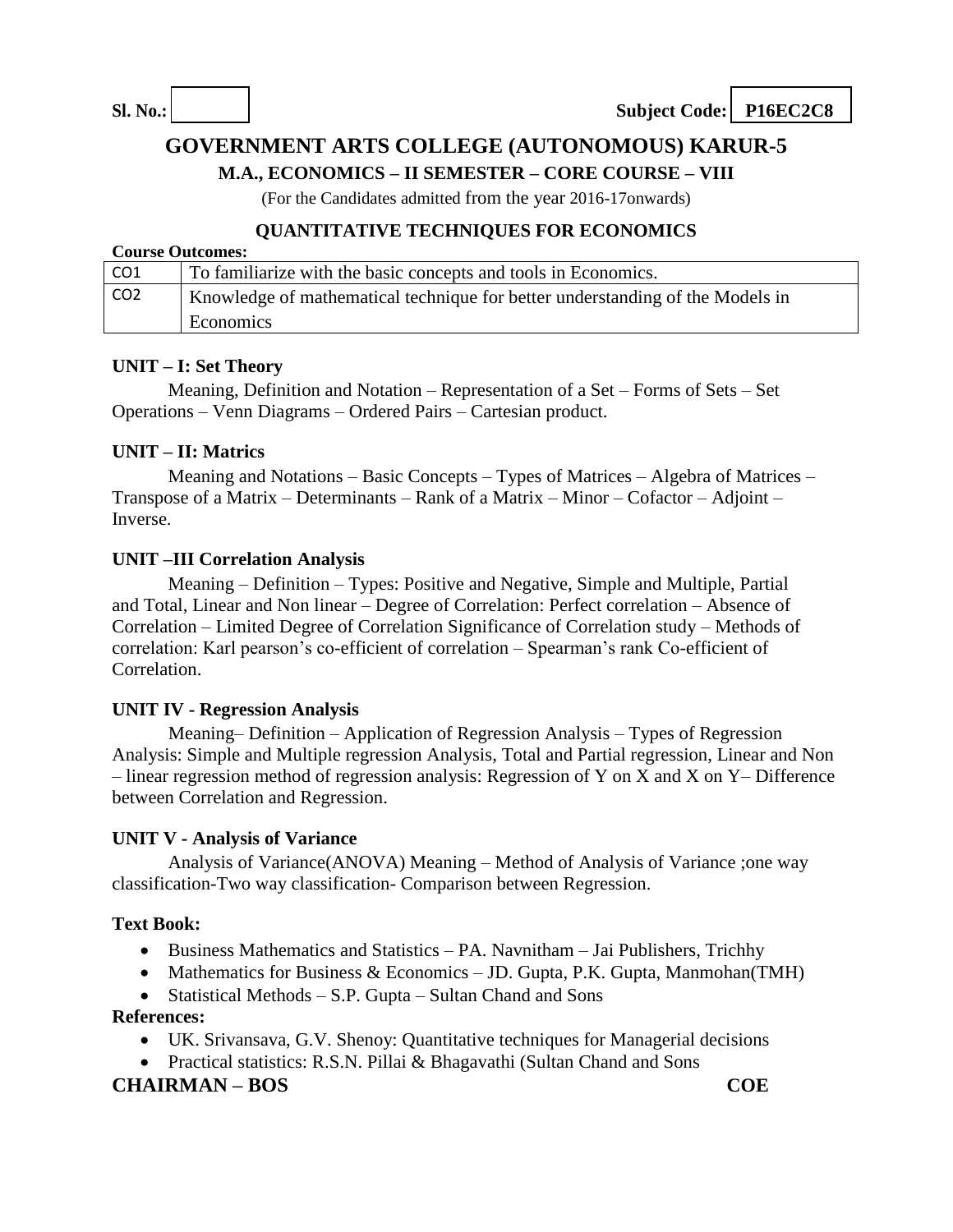# **GOVERNMENT ARTS COLLEGE (AUTONOMOUS) KARUR-5**

**M.A., ECONOMICS – II SEMESTER – ELECTIVE COURSE – II**

(For the Candidates admitted from the year 2016-17 onwards)

## **COMPUTER APPLICATION IN ECONOMICS**

#### **Course Outcomes:**

|                 | To gain the knowledge of Computer Literacy.        |
|-----------------|----------------------------------------------------|
| CO <sub>2</sub> | To apply the Computer skills in Economic research. |

### **UNIT –I: Introduction to Computers**

Evolution, Generations and classification of computer – Hardware and Software – CPU and its functions – Input and Output devices – Application of computers in Economics and Business.

#### **UNIT – II: Word Processing**

Introduction to Database – Creationg Database – Overview of Tables and Queries.Creating Tables, views, Forms and Report.

### **UNIT – III: Operating System**

Fundamentals of window operating system – Format of windows, Icon, Desktop – Background setting, Taskbar. Classification of Operating systems – Functions of the Operating systems- Need of an Operating systems.- Introduction to Network – LAN, MAN, WAN.

### **UNIT – IV: Internet and E-Commerce**

Introduction to internet – History of Internet – Advantage of Internet – World Wide Web - Email - Introduction to E-Commerce – Definition of e-commerce and e-business – Potential benefits of e-commerce.

### **UNIT – V: MS-Excel and SPSS**

Introduction- the uses of Excel- Getting Started with Excel-Woksheet and Formula Bar-Autocorrect- Inserting and Deleting cells, Rows and Columns- SPSS- SPSS windows and Files-Inserting variables and Cases into an SPSS File.

#### **Books for Study:**

Vasanthi Ramanatha, Computer Applications in Business-II,Meenakshi Pathipagam.Madurai

#### **References:**

- 1.Exploring Information Technology Class9 Research and Development Wing, Macmillan India Ltd
- 2. Sinha, (1992), Computer Fundamentals, BPB Publications, New Delhi
- 3. Rajaraman, V. (1996), Fundamentals of Computers, (Prentice Hall of India, New Delhi)
- 4. Lipschutz, M.M and S. Lipschultz (1982), Theory and Problems of Data Processing, Schaum's Outline Series, McGraw Hill, New Delhi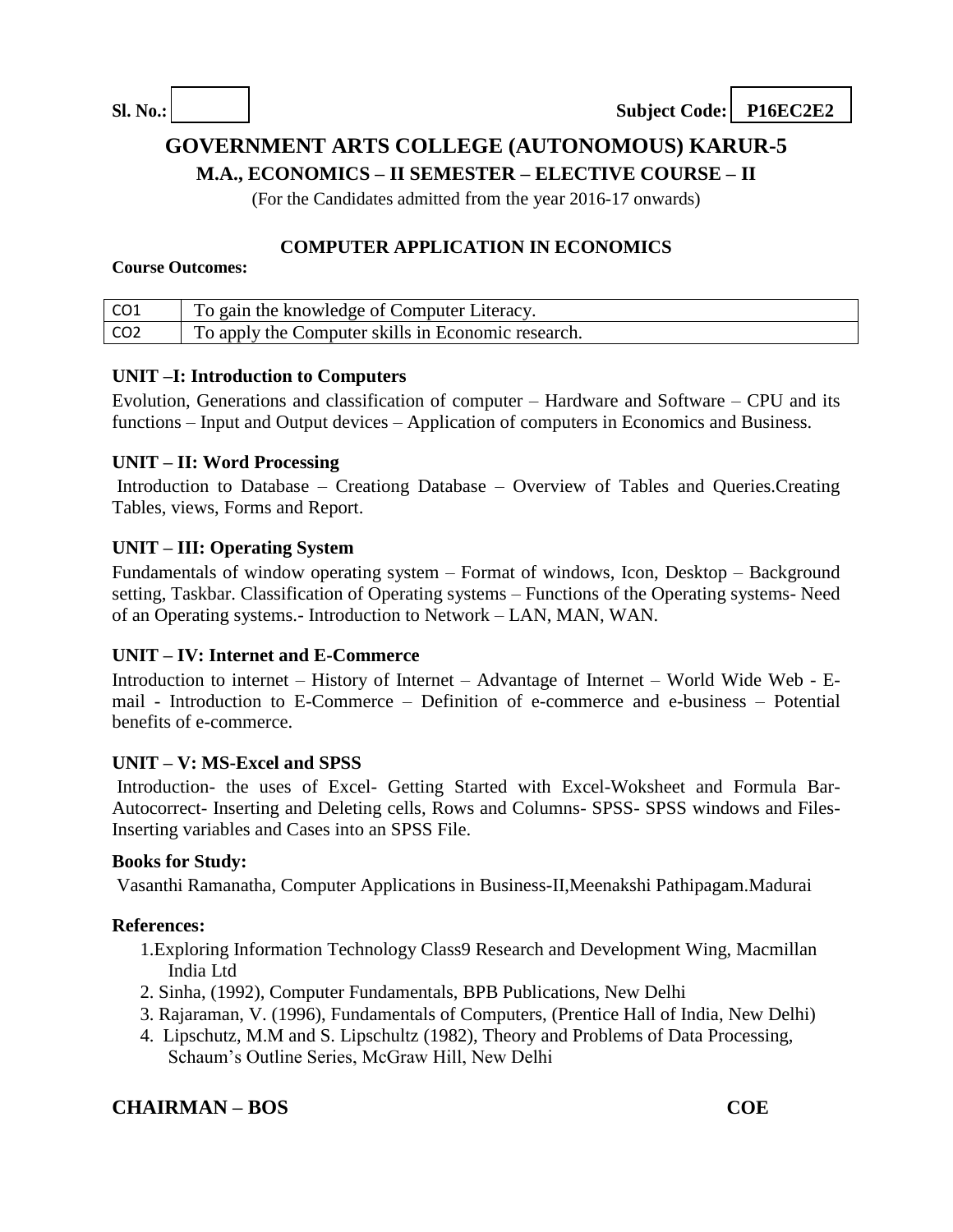# **GOVERNMENT ARTS COLLEGE (AUTONOMOUS) KARUR-5**

**M.A., ECONOMICS – III SEMESTER – CORE COURSE – IX**

(For the Candidates admitted from the year 2016-17 onwards)

## **PUBLIC ECONOMICS**

#### **Course Outcomes:**

| CO1             | To study the implications of Public Economics theories.                              |
|-----------------|--------------------------------------------------------------------------------------|
| CO <sub>2</sub> | To analyze predict and verify the effects of government intervention on behaviour of |
|                 | individuals, households, and firms.                                                  |

#### **Unit – I: Theory of Public Goods and Public Choice**

The economic role of government: Allocation, distribution and Stabilization functions - Private goods, Public goods and Merit goods – Market failure and government interventions–conditions for efficiency in a market economy- Public goods and externalities – inter-sectoral resource allocation – rent seeking

#### **Unit – II: Public Expenditure**

Wagner's law of increasing state activities: Wiseman – Peacock hypothesis, Pure Theory of Public expenditure, structure and growth of public expenditure in India, criteria for public investment; Social cost – Benefit analysis – Shadow Prices- Budgeting: Programme budgeting and Zero base budgeting.

#### **Unit – III: Taxation**

Principles of Taxation: Benefit Principle- ability to pay principle- Alternative concepts of Tax incidence – Factors influencing on tax shifting– taxable capacity: meaning, measurement and determinants- concept of double taxation

#### **Unit – IV: Public Debt**

Public Debt – classical view of public debt- Compensatory aspect of debt policy- Burden of public debt- Sources of public debt- Public borrowings and price level; Crowding out of private investment and activity; Principles of debt management and repayment.

#### **Unit – V: Fiscal Policy**

Objectives and instruments of fiscal policy – interdependence of fiscal and monetary policies; budgetary deficit and its implications, Fiscal policy for stabilization – Automatic Vs Discretionary stabilization – Fiscal policy in a developing economy.

#### **References:**

- Auerbach, A.J. and M. Feldstern (Edn.) (1985), Handbook of Public Economics, Vol. I, North Holland, Amsterdam
- Buchanan, J.M. (1970), The Public Finances, Richard D, Irwin, Homewood.
- Om Praksh (2011) Public Economics: Theory and Practice, Vishal Pub. House, Newdelhi.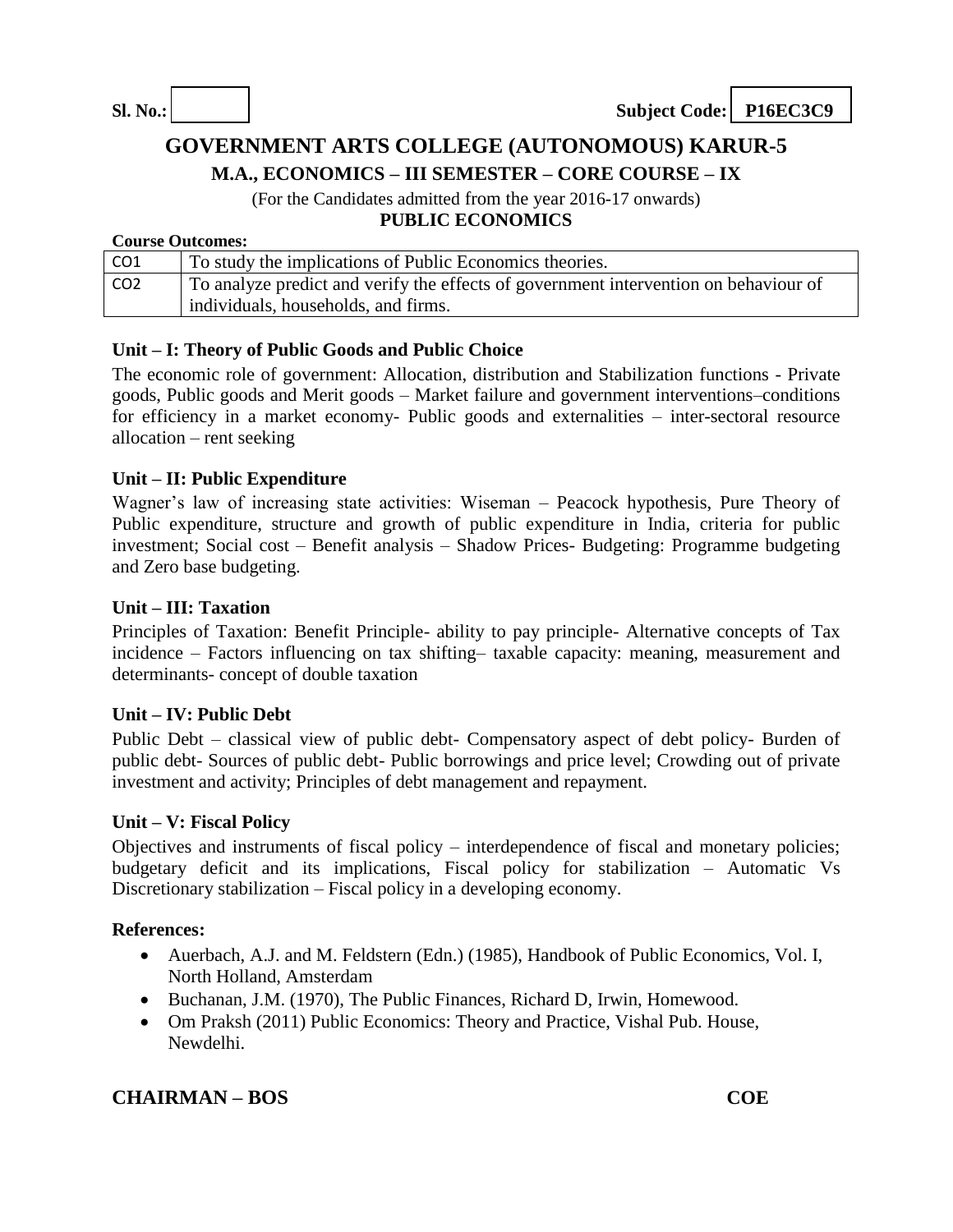# **GOVERNMENT ARTS COLLEGE (AUTONOMOUS) KARUR-5**

**M.A., ECONOMICS – III SEMESTER – CORE COURSE – X**

(For the Candidates admitted from the year 2016-17onwards)

## **INTERNATIONAL ECONOMICS -I**

#### **Course Outcomes:**

| CO <sub>1</sub> | To keep basic theories of International trade in the minds of learners.                |
|-----------------|----------------------------------------------------------------------------------------|
| CO <sub>2</sub> | To analyze the working and operations of international financial Institutions and most |
|                 | economic order.                                                                        |

#### **Unit – I: Concept and Theory of International Trade**

Adam Smith: Absolute Cost Advantage – David Ricardo: Comparative Cost Advantage– Haberler Opportunity Cost Theory - Heckscher-Ohlin Theory – Leontief Paradox – Stopler-Samuelson Theorem.

#### **Unit - II New Theories of International Trade**

Kravis Theory of Availability – Linder's Theory of Volume of Trade – Posner's Technological Gap - Vernen's Product Life Cycle- Theory of Immiserising Growth.

#### **Unit –III Economic Growth and international Trade**

Effects of growth on Trade – Gains from Trade: Meaning - measurement of gains from trade – factors determining gains from trade – Terms of trade: Meaning – types of terms of trade, and factors affecting terms of trade.

#### **Unit – IV: Foreign Exchange Rate**

Foreign Exchange Rate: Meaning – Determination of Foreign Exchange Rate – equilibrium exchange rate - Theories of Foreign Exchange rate: Purchasing Power Parity Theory- Balance of Payment Theory.

#### **Unit- V Exchange Rate Policy**

Case for and against Fixed Exchange Rate, and Flexible Exchange Rate - Currency Devaluation-Effects of Devaluation – Foreign Exchange Market: Structure- Spot and Forward Exchange Market – Methods of Foreign Payment.

#### **Books for Study**

M.L. Jhingan (2007) International Economics: Virundha Publications, Newdelhi **References:**

- M.C. Vaish, Sudama Singh International Economics,
- Francis Cherunilam (1998) International Economics, Tata MC Graw Hill, New delhi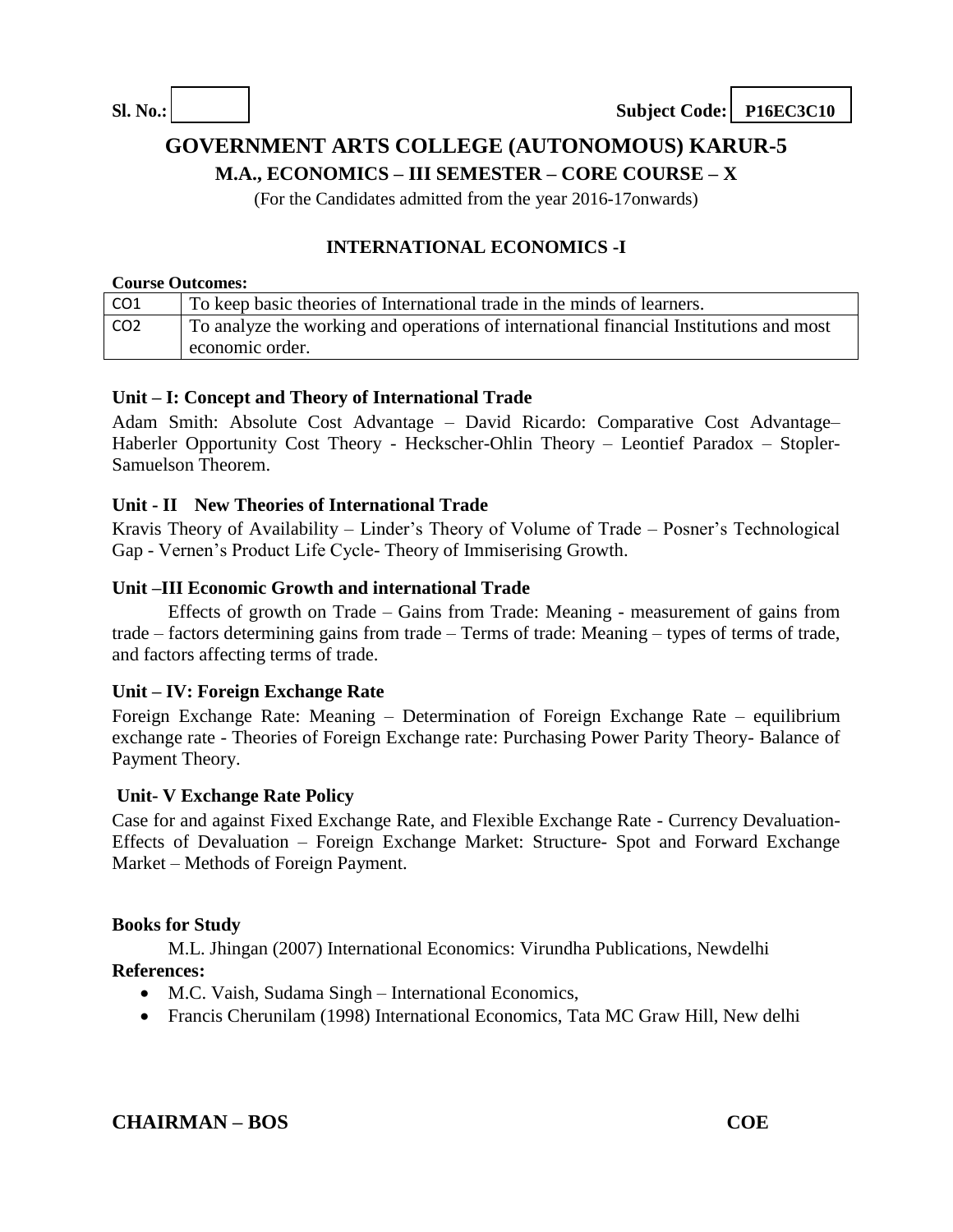# **GOVERNMENT ARTS COLLEGE (AUTONOMOUS) KARUR-5**

**M.A., ECONOMICS – III SEMESTER – CORE COURSE – XI**

(For the Candidates admitted from the year 2016-17 onwards)

## **RESEARCH METHODOLOGY**

#### **Course Outcomes:**

| CO1             | Ability to design the research                                                    |
|-----------------|-----------------------------------------------------------------------------------|
| CO <sub>2</sub> | To gain the knowledge on the types of research and techniques of data collection. |

#### **UNIT: I: Introduction**

Meaning of Research– objectives– significance – Research Process – Criteria of Good Research-Research Design: Need and Types of Research Design.

#### **UNIT: II: Steps in Research**

Selecting the Research Problem **–** Research Design – Meaning – Need – Features of Good Design Hypothesis – meaning – advantages – types. Hypotheses- Basic Concepts in Testing of Hypotheses**-**Procedure for Testing Hypotheses- Test of Significance:

#### **UNIT: III: Sampling**

Sampling Design - Meaning - Concepts - Steps in Sampling - Criteria for Good Sample Design - Types of Sample Design- Probability and Non-probability Samples.

#### **UNIT: IV: Methods of Data Collection**

Primary data collection – Schedule meaning – advantages disadvantages – Questionnaire meaning – advantages - disadvantages- Requisites of a Good questionnaire – Interview method – meaning – advantages - disadvantages.

#### **UNIT-V: Interpretation and Report Writing**

Interpretation – meaning – technique of interpretation **–** Mechanics of Report Writing **–** Guidelines for writing the research Report – significance of report writing- Layout of Research Report - Types of Reports.

#### **Books for Study**

1. Kothari C.R.- Research Methodology, New Age International Publishers, New Delhi. **References:**

1. Ghose, B.N. Scientific Method and Social Research, New Delhi, Sterling Publishers, 1982

2. Goode, W.J. & Hatt, P.K. Methods in Social Research, New York, McGraw Hill, 1952

3. Kate Turabina, Manual of style for writing dissertations, thesis and reports, University of Chicago Press, Chicago

4. C.T. Kurien (Ed.) A Guide to Research in Economics (Sangam Publishers) 6. Wilson Gee, Social Science Research Methods (N.Y. Appleton Century Croft 1950)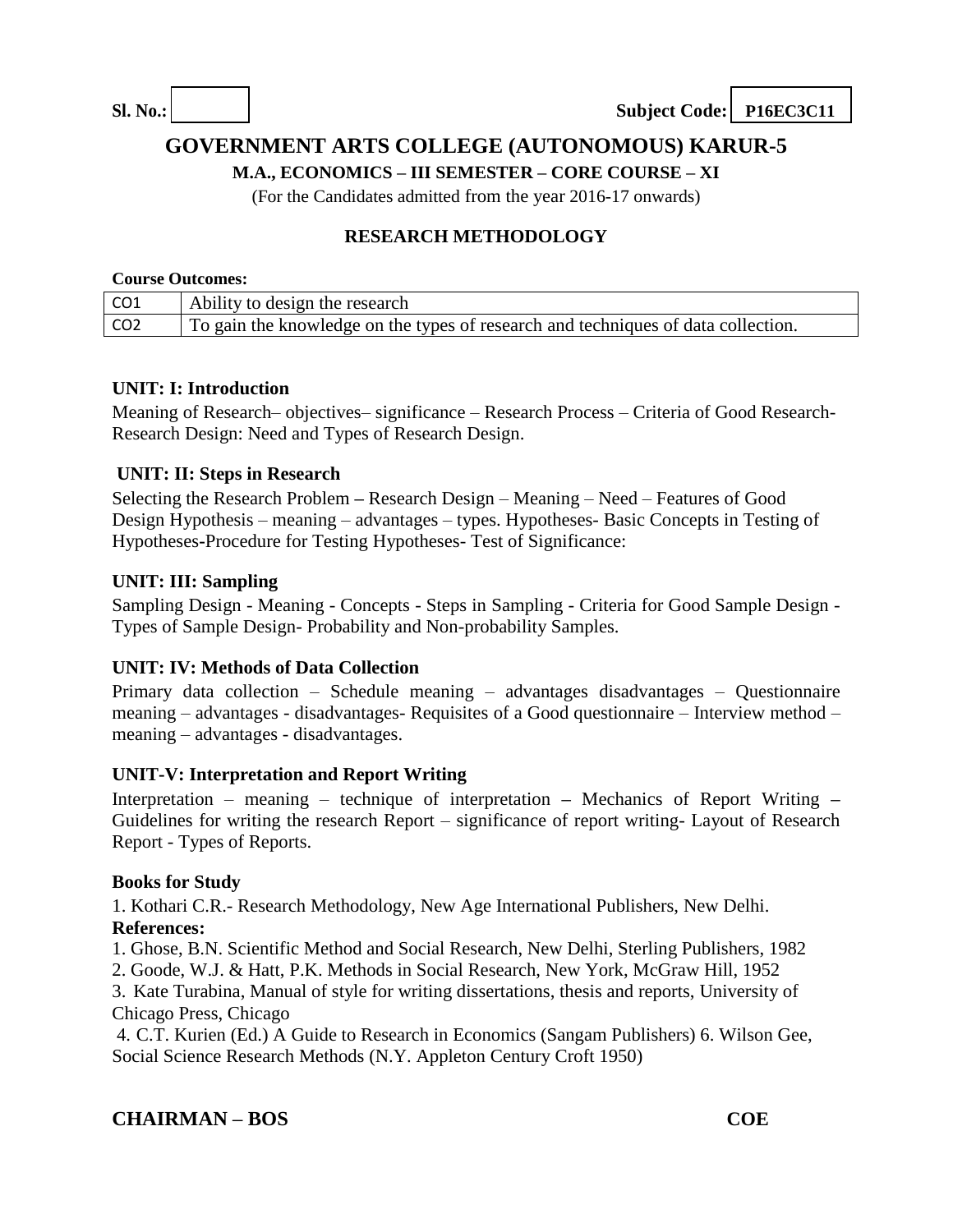# **Sl. No.: Subject Code: P16EC3C12 GOVERNMENT ARTS COLLEGE (AUTONOMOUS) KARUR-5 M.A., ECONOMICS – III SEMESTER – CORE COURSE – XII**

(For the Candidates admitted from the year 2016-17 onwards)

### **MONETARY ECONOMICS**

#### **Course Outcomes:**

| CO <sub>1</sub> | Ability to understand the functions of Money and monetary policy.                  |
|-----------------|------------------------------------------------------------------------------------|
| CO <sub>2</sub> | Capacity to evaluate the role of Monetary policy in Economic Development of India. |

#### **Module: I: The Supply of and Demand for Money**

Supply of money-meaning  $-$  determinants of money supply  $-$  Ordinary Money and High  $$ powered Money – The demand for Money: The classical view – Keynesian approach: the transaction motive, the precautionary motive, the speculative motive – determinants of the demand for money.

#### **Module: II. Quantity theory of money**

Fisher equation- Cambridge approach: Pigou quantity equation- Robertson's equation: modern approach: Milton Friedman quantity theory

#### **Module: III. Money Market**

Money Market – its Definition – composition – features and significance of the Money Market – characteristics of the Indian Money market – defects – suggestions.

#### **Module: IV. Banking Functions**

Commercial Banking – Definition – functions of a Commercial Bank – Guidelines for a Sound Banking System – Features of a Central Bank – Functions of a Central Bank.

#### **Module: V. Monetary Policy**

Meaning – the nature of monetary policy – objectives of monetary policy – Limitations of monetary policy**.**

#### **Books for Study**

- Sethi. T.T Monetary Economics
- Suraj B. Gupta., Monetary Economics Institutions, Theory and Policy**.**
- M.L .Jhingan, Monetary Economics, Vrindha Publications, New Delhi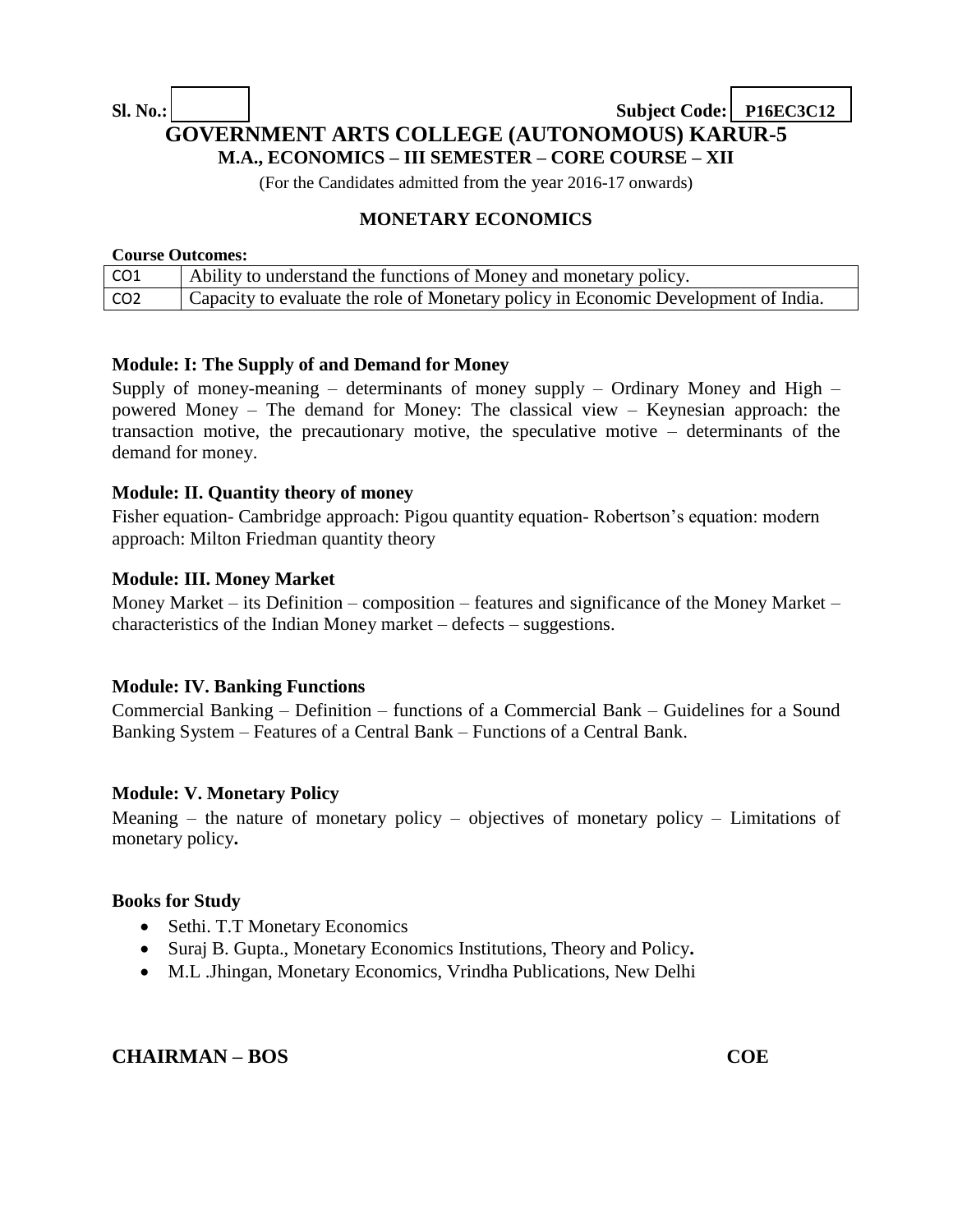# **GOVERNMENT ARTS COLLEGE (AUTONOMOUS) KARUR-5**

**M.A., ECONOMICS – III - SEMESTER – ELECTIVE COURSE - III** (For the

candidates admitted from the year 2016- 17 onwards)

# **INDUSTRIAL ECONOMICS**

| <b>Course Outcomes:</b> |                                                                          |
|-------------------------|--------------------------------------------------------------------------|
| CO1                     | Ability to understand the importance of Industrial Economics.            |
| CO <sub>2</sub>         | To understand the process of Industrial Development and Policy in India. |

### **UNIT I**

Industrialization – definition – different patterns – process – Relationship between Industry and agriculture – Factors responsibility for Industrialization – Problems of industrialization.

## **UNIT II**

Industrial location – Factors of location – Weblers theory of Location – Sargent Florence's theory – advantage and disadvantages of localization of industry – Economies of scale.

### **UNIT III**

Meaning and Scope- Rationale of Small Medium enterprises and Large scale Industries – Major industries: Cotton, Jute, Sugar, Iron and steel Software and Cement Industries.

#### **UNIT IV**

Industrial productivity – concept and measurement – Trends in Productivity in Indian Industries – Industrial sickness – inter utilization of capacity – Causes and consequences – Trade union – Industrial relations.

### **UNIT V**

Industrial development in India – Pattern of Industrialization-Need for Government intervention in Industry-Industrial Policies-1948, 1956, 1991 and Recent Policies – Industrial finance.- Need-Sources- Types

#### **Books for Study:**

- 1. Dhungra I.C. Indian Industrial economy
- 2. Mukhi H.R Industrial economy
- 3. Sharma N.K Industrial economy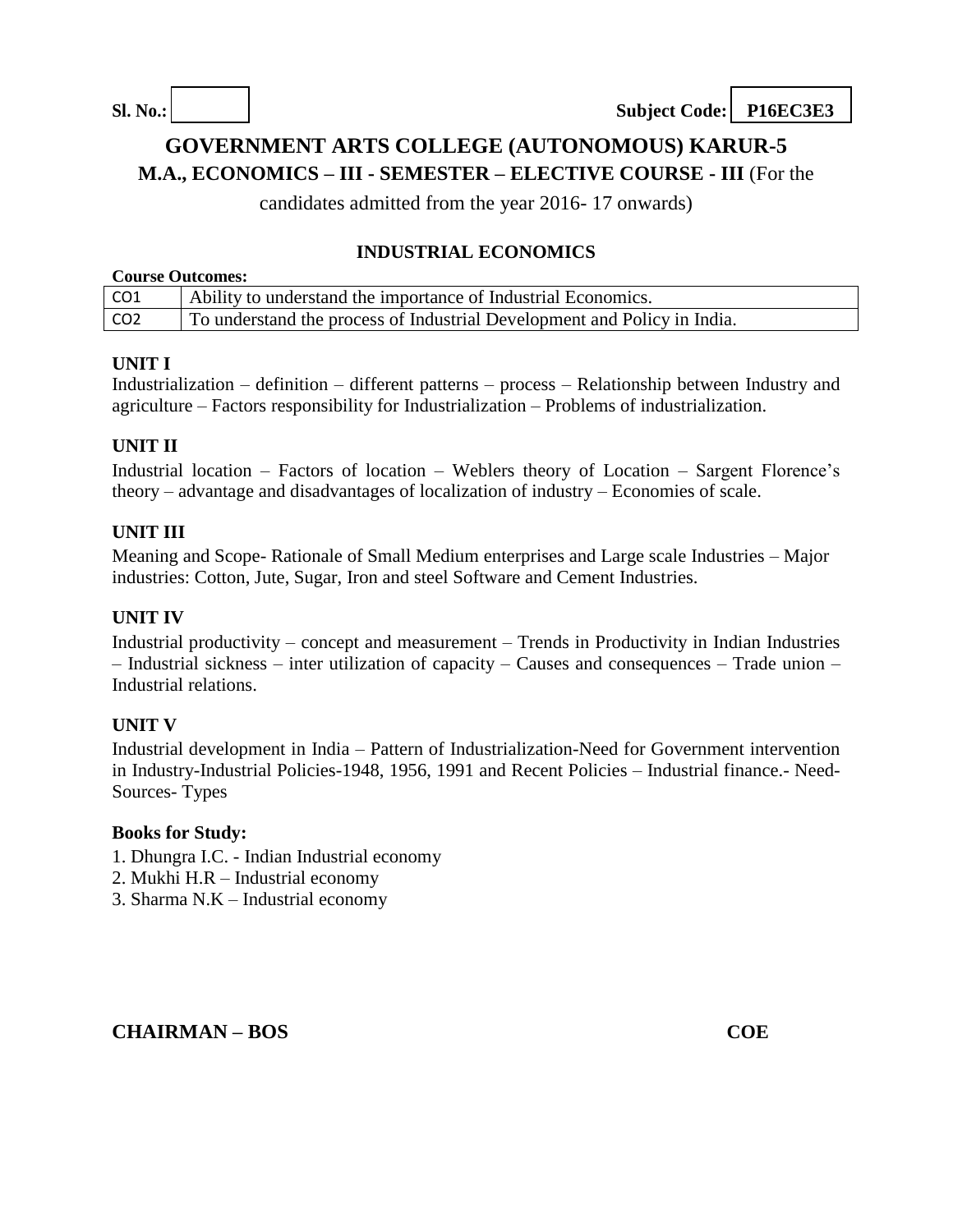# **GOVERNMENT ARTS COLLEGE (AUTONOMOUS) KARUR-5**

**M.A., ECONOMICS – IV SEMESTER – CORE COURSE – XIII**

(For the Candidates admitted from the year 2016-17 onwards) **INTERNATIONAL ECONOMICS-II**

#### **Course Outcomes:**

| CO1             | Ability to understand basic theories of International trade in the minds of learners.  |
|-----------------|----------------------------------------------------------------------------------------|
| CO <sub>2</sub> | Capacity to analyze the working and operations of international financial Institutions |
|                 | and most economic order.                                                               |

#### **Unit – I: International Trade Policy**

Tariffs: Types - effects Quotas: Types of Quotas – Objectives of Quotas – Effects of Quota – Dumping: Types – effects - Anti Dumping measures.

#### **Unit –II Balance of Payment**

Balance of Payments – Meaning – Balance of Payments and Balance of Trade – Disequilibrium- - Causes-Measures to correct Disequilibrium - Adjustment Mechanism: automatic price adjustment under flexible exchange rate - policies of balance of payment: expenditure changing monetary and fiscal policies.

#### **Unit-III International Economic Relations**

International Liquidity: meaning - Problems - Measures to solve the problem - Eurocurrency Market – Meaning, Origin and Growth – General Features of the Euro Market – New International Economic Order (NIEO).

#### **Unit – IV: International Monetary Institutions**

International Monetary Fund (IMF) – Purpose – Structure – Use of Fund Resources – Special Drawing Right (SDR) – Special Facilities – Concessional Facilities – India and IMF – IBRD – purpose and structure – India and World Bank – ADB – Functions – Sources of funds – ADB and India – New Development Bank by BRICS.

#### **Unit-V International Trade Organizations**

GATT - Objectives of GATT - Uruguay Rounds of Global Trade Negotiations - WTO Objectives – functions - WTO agreements - India and WTO - UNCTAD: functions – objectives – achievements - SAARC Objectives - general provisions – Organization.

### **Books for Study**

M.L. Jhingan (2007) International Economics: Virundha Publications, Newdelhi

### **References:**

- M.C. Vaish, Sudama Singh International Economics,
- Francis Cherunilam (1998) International Economics, Tata MC Graw Hill, New delhi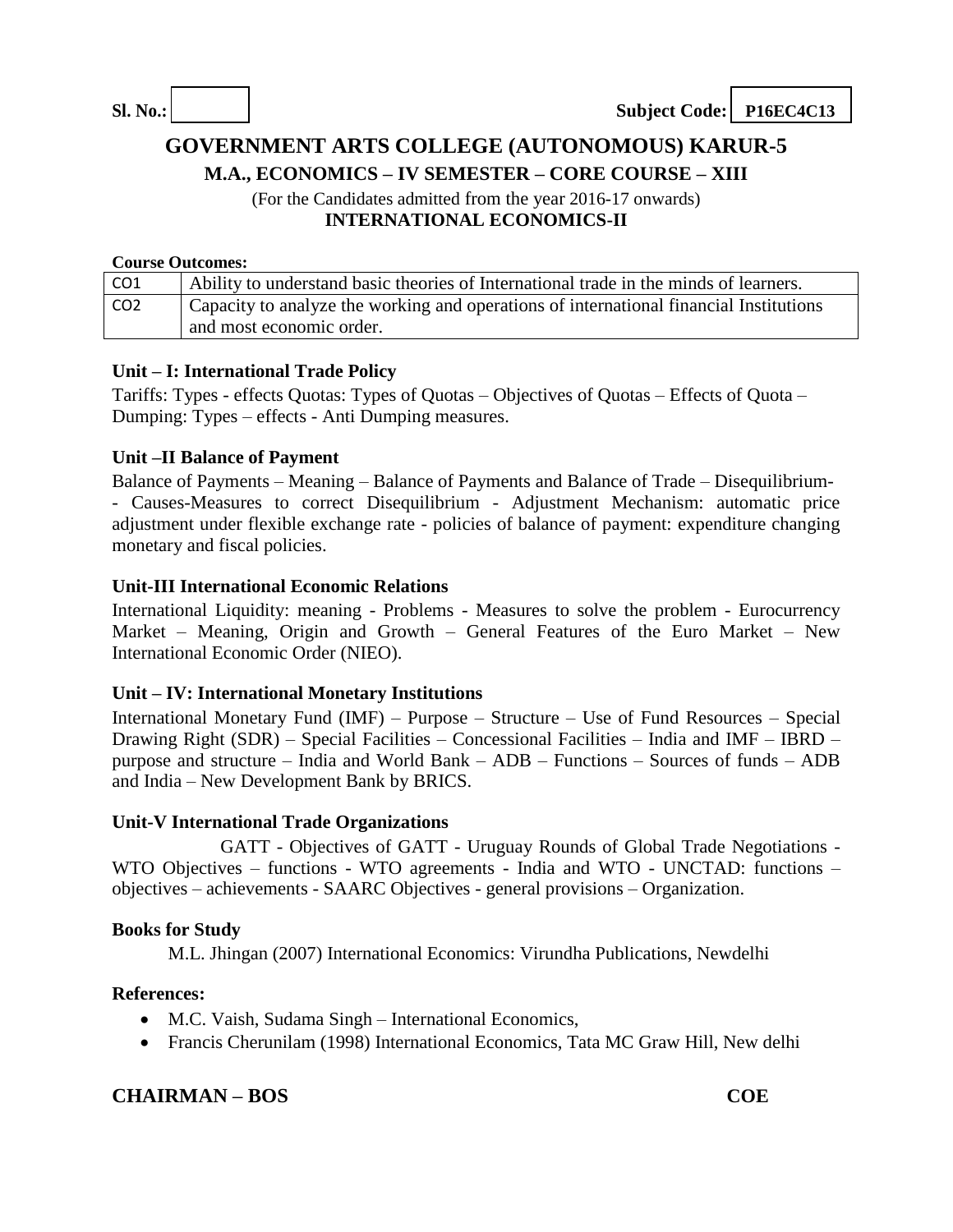# **GOVERNMENT ARTS COLLEGE (AUTONOMOUS) KARUR-5**

**M.A., ECONOMICS – IV SEMESTER – CORE COURSE – XIV**

(For the Candidates admitted from the year 2016-17 onwards)

## **DEVELOPMENT OF ECONOMICS**

#### **Course Outcomes:**

| CO1             | Ability to understand the theories of related to economic growth. |
|-----------------|-------------------------------------------------------------------|
| CO <sub>2</sub> | To be familiar with the models related to economic growth.        |

#### **UNIT – I: GROWTH AND DEVELOPMENT**

Definition – Distinction between Growth and development – Criticism of development – Factors affecting economic growth – Obstructs to economic growth – Vicious circle of poverty – Nurkse and Balwin – Technology and economic development.

#### **UNIT – II: CLASSICAL THEORY OF ECONOMIC DEVELOPMENT**

Smith – Ricardo – Malthus – J.S. Mill – Karl Marx – Schumpeter.

### **UNIT – III: NEO-CLASSICAL THEORY OF GROWTH**

Keynes – Meade – Solow – John Robinson – Kaldor theory of development.

### **UNIT – IV: APPROACHES TO DEVELOPMENT**

Balanced and unbalanced growth – Low equilibrium trap – Critical minimum effort theory – Ranis and Fie model – Rostows stages of growth.

### **UNIT – V: SOCIAL AND INSTITUTIONASL ASPECTS OF DEVELOPMENT**

Development and underdevelopment – Causes – Poverty; Measuring development and development gap – Per capita Income – HDI – Income inequality – Sustainable development – Social and Technology dualism-

### **Text Book:**

1. M.L Jhingan (2004), Economic Planning and Development, Vrindha Publications, New Delhi.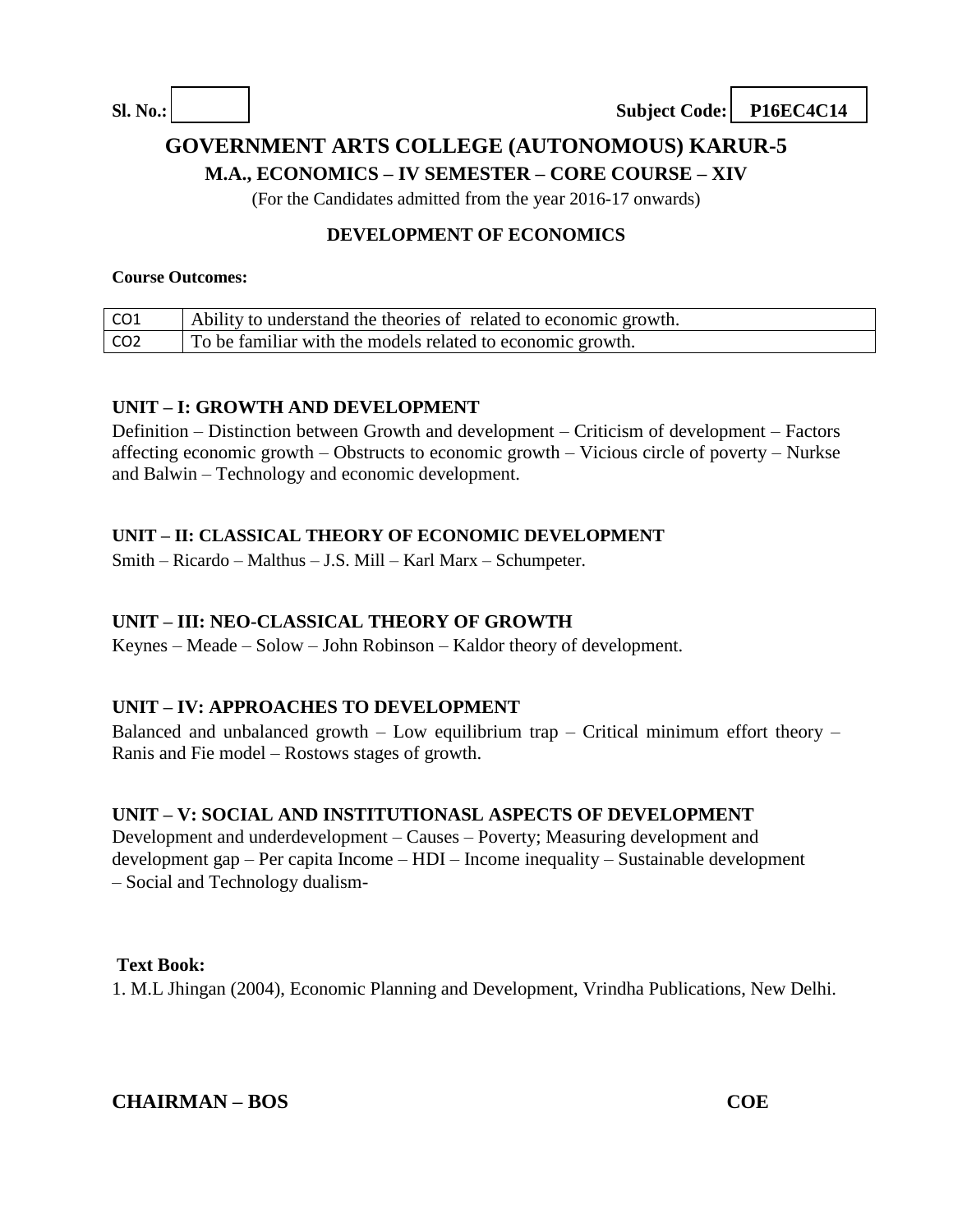# **GOVERNMENT ARTS COLLEGE (AUTONOMOUS) KARUR-5**

**M.A., ECONOMICS – IV SEMESTER – ELECTIVE COURSE – IV**

(For the Candidates admitted from the year 2016-17 onwards)

## **HUMAN RESOURCE MANAGEMENT**

#### **Course Outcomes:**

| CO1             | To be familiar with the concepts of Management                                 |
|-----------------|--------------------------------------------------------------------------------|
| CO <sub>2</sub> | Ability to acquire the knowledge of best practice of Human Resource Management |
|                 | techniques.                                                                    |

#### .**Unit –I Basic Concepts of HRD**

Concept and definition – features - Significance of HRD- instruments – HRD at micro and macro level - Manpower planning: meaning - features types- factors affecting manpower planning.

#### **Unit II- Job analysis and Recruitment**

Job analysis: meaning - objectives process - Techniques – Problems - Recruitment: Meaning and Definition - process - Elements of recruitment policy - sources of recruitment internal and external methods of recruitment.

#### **Unit-III Selection and Training**

Selection: meaning – procedure of selection – process of selection – training: meaning: objectives - need and importance –Types – benefits - steps in systematic training plan.

#### **Unit-IV Workers' Participation in management and leadership**

Workers' participation in management - meaning- objectives – features - forms of participation - reasons for failure - leadership: meaning – nature and characteristics - leadership style and types of leadership- formal and informal leaders

#### **Unit-V Motivation and Job Satisfaction**

Motivation: Definition-importance-technique to increase motivation - Maslow's need Hierarchy theory – Job satisfaction: meaning – factors influencing job satisfaction - workers morale and productivity.

### **Reference**

| 1. Mathur- B.L                   | - Human Resource Management              |
|----------------------------------|------------------------------------------|
| 2. Kumar, Asoak & Mamgai R.P     | $-$ Man power Planning                   |
| 3. Aggarwala, Dharma Dharma Vira | - Manpower Planning, Selection, Training |
| 4. Shashi K.Gupta Rosy Joshi     | - Human Resource Management              |
| 5. Kanka S.S                     | - Human Resource Managment               |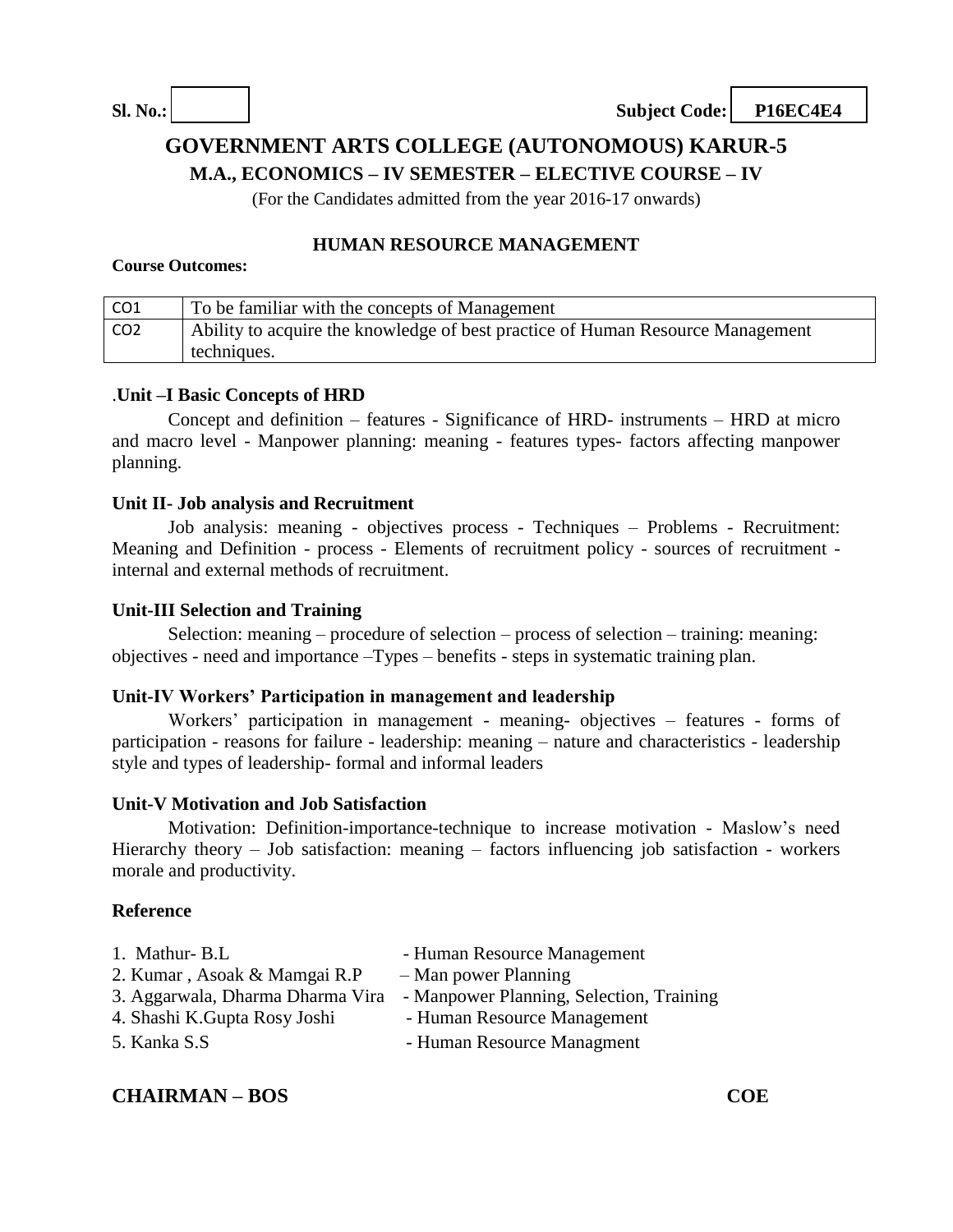# **GOVERNMENT ARTS COLLEGE (AUTONOMOUS) KARUR-5**

**M.A., ECONOMICS – IV SEMESTER – ELECTIVE COURSE – V**

(For the Candidates admitted from the year 2016-17 onwards)

### **ENVIRONMENTAL ECONOMICS**

#### **Course Outcome:**

| CO <sub>1</sub> | To understand the Inter-linkage of Environment and Economics.   |
|-----------------|-----------------------------------------------------------------|
| CO <sub>2</sub> | To make an awareness in the conservation of Economic Resources. |

#### **UNIT – I: Introduction**

Environment – Eco-System – Entropy – Ecological Balance – Nexus between Economics and Environment – Nature and scope of Environmental Economics – Material balance model – Sustainable development – Meaning – Objectives – Goals - Externalities – Meaning – Types.

#### **UNIT – II: Welfare Criteria and Environmental Analysis**

Pigovian Taxes and subsidies – Marketable Pollution Permits – Coase's bargaining solution and collective action – Environmental Kuznets Hypothesis-Hardin's Thesis of the Tragedy of commons-Olson's Theory of collective action -Market Failure.

#### **UNIT – III: Environment and Society**

Pollution and Environment – Impacts of population growth on environment – Urbanization and environment – Poverty and Environment – People's Participation in Environmental movement (CHIPKO & APPIKO Movement) – Environmental quality as Public goods.

#### **UNIT – IV: International Environmental Issues**

Acid rain-Causes and effects-Global warming-Causes and Effects-Ozone Depletion Causes and Effects- Regulation of Ozone depletion–Climatic Aberrations– Loss of Bio-diversity and its consequences-instruments of biodiversity conservation- Common Property Resources Crisis – Meaning – Features.

#### **UNIT – V: Environmental Management Policy**

Environmental Policy-Meaning–need for Environmental Poli**cy**–Objectives-instruments of environment policy- National Environmental Policy 2006 in India and It's drawbacks.

#### **Books for Study**

1. Jhingan M.L., Chandar K and Sharma, "Environmental Economics: Theory, Management and Policy", 2nd Ed, Vrinda Publications (P) Ltd, New Delhi.

2. Eugine T. (2005): "Environmental Economics", Vrinda Publications, Pvt. Ltd, New Delhi.

3. M. Karpagam (2000) "Environmental Economics" Sterling Publisher Pvt.Lyd. New Delhi

#### **References:**

- 1. Agarwal S.K. (1997) "Environmental Issues and Themes", APH Publishing Corporation, New Delhi.
- 2. Pravin Sheth (1997), Environmentalism Policies, Ecology and Development, Rawat Publications, New Delhi.